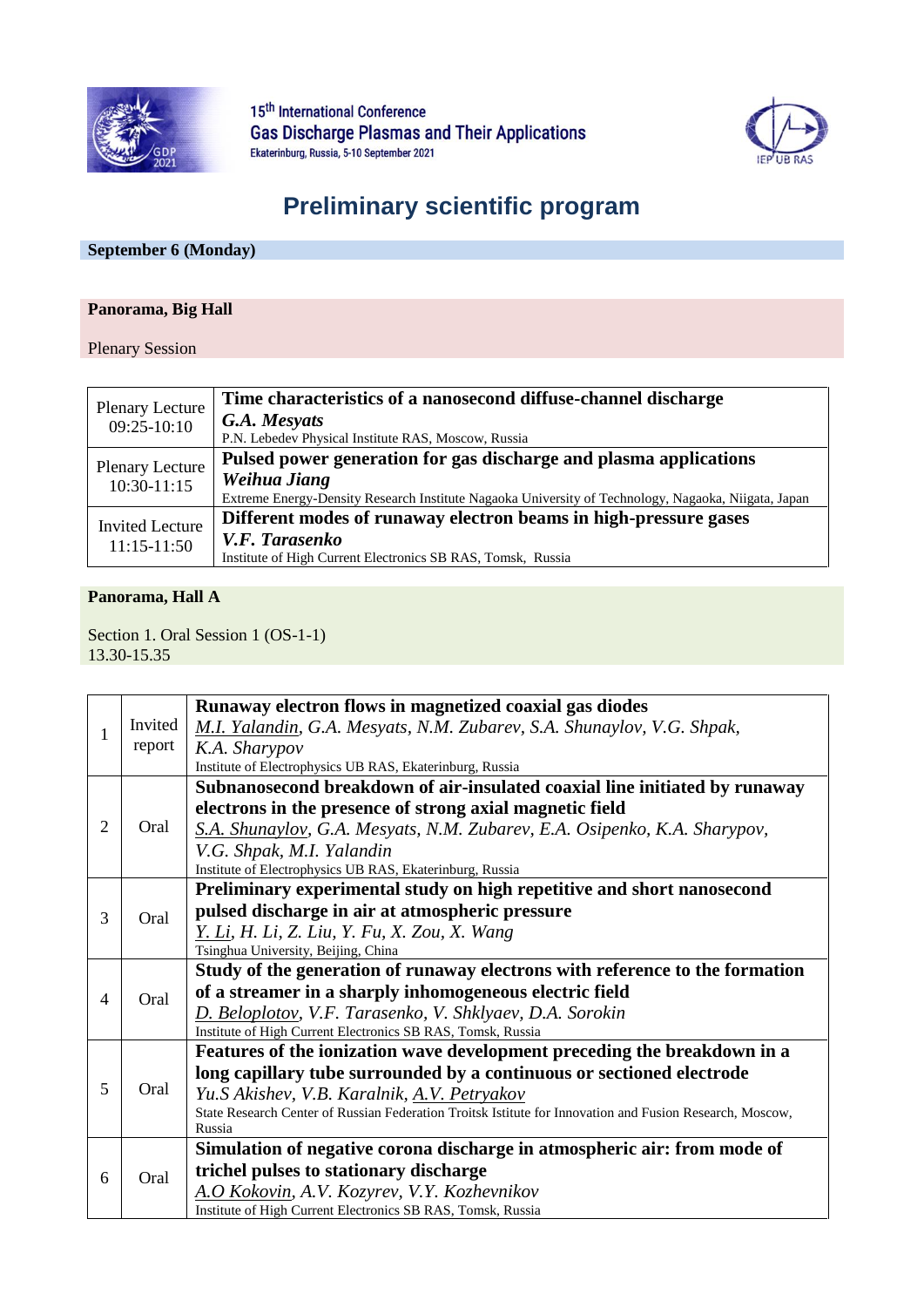Section 4. Oral Session 1 (OS-4-1) 15.55-18.00

|                |         | Generation of ion and electron beams and plasma flows in special conditions   |
|----------------|---------|-------------------------------------------------------------------------------|
|                | Invited | with "extreme" parameters and some examples of its applications               |
|                | report  | E.M. Oks                                                                      |
|                |         | High Current Electronics Institute, Russian Academy of Science                |
|                |         | Cathodic arc discharge system with lanthanum hexaboride cathode for boron-    |
| 2              | Oral    | containing plasma generation                                                  |
|                |         | A.S. Bugaev, V.I. Gushenets, E.M. Oks, V.P. Frolova                           |
|                |         | Institute of High Current Electronics SB RAS, Tomsk, Russia                   |
|                |         | Efficiency of electron beam extraction to the ambient atmosphere in an        |
|                | Oral    | electron accelerator based on ion-electron emission                           |
| 3              |         | S.Yu. Doroshkevich, M.S. Vorobyov, M.S. Torba, N.N. Koval, S.A. Sulakshin,    |
|                |         | V.A. Levanisov                                                                |
|                |         | Institute of High Current Electronics, SB, RAS, Tomsk, Russia                 |
|                | Oral    | Suppression of the generation of heavy ions in vacuum diode with passive      |
| $\overline{4}$ |         | anode                                                                         |
|                |         | A.I. Pushkarev, A.I. Prim, X.P. Zhu, C.C. Zhang, Y. Li, Yu. Egorova, M.K. Lei |
|                |         | Tomsk Polytechnic University, Tomsk, Russia                                   |
|                |         | Simulation of charged particle beam dynamics extracted from a plasma          |
| 5              | Oral    | source                                                                        |
|                |         | I.A. Kanshin                                                                  |
|                |         | Dukhov Automatics Research Institute (VNIIA), Moscow, Russia                  |

## **Panorama, Hall B**

Section 2. Oral Session 1 (OS-2-1) 13.30-15.35

|                | Invited | The surface modification of magnesium alloys by LEHCEB treatment                             |
|----------------|---------|----------------------------------------------------------------------------------------------|
|                |         | M. Bestetti                                                                                  |
|                | report  | Politecnico di Milano, Milano, Italy                                                         |
|                |         | Ti-W surface alloys synthetized by PVD-LEHCEB and oxidized by PEO                            |
| 2              | Oral    | F. Morini, A. Palmeri, S. Franz, A. Vicenzo, M. Bestetti                                     |
|                |         | Politecnico di Milano, Milano, Italy                                                         |
|                |         | Formation of a Cr-Zr surface alloy using a low-energy high-current electron                  |
|                |         | beam                                                                                         |
| 3              | Oral    | A.B. Markov, E.V. Yakovlev, A.V. Solovev, E.A. Pesterev, M.S. Slobodyan,                     |
|                |         | V.I. Petrov                                                                                  |
|                |         | Tomsk Scientific Centre SB RAS, Tomsk, Russia                                                |
|                | Oral    | Computer simulation of temperature fields in the $Cr$ (film) $- Zn$ (substrate)              |
| $\overline{4}$ |         | system during pulsed electron beam irradiation                                               |
|                |         | A.B. Markov, A.V. Solovev, E.V. Yakovlev, E.A. Pesterev                                      |
|                |         | Tomsk Scientific Centre SB RAS, Tomsk, Russia                                                |
| 5              |         | Processing of the titanium alloy by high-speed steel tools with combine surface              |
|                |         | treatment                                                                                    |
|                | Oral    | S.V. Fedorov, Tet Oo, E. S. Mustafaev                                                        |
|                |         | Department of High-Efficiency Processing Technologies, Moscow State University of Technology |
|                |         | <b>«STANKIN»</b>                                                                             |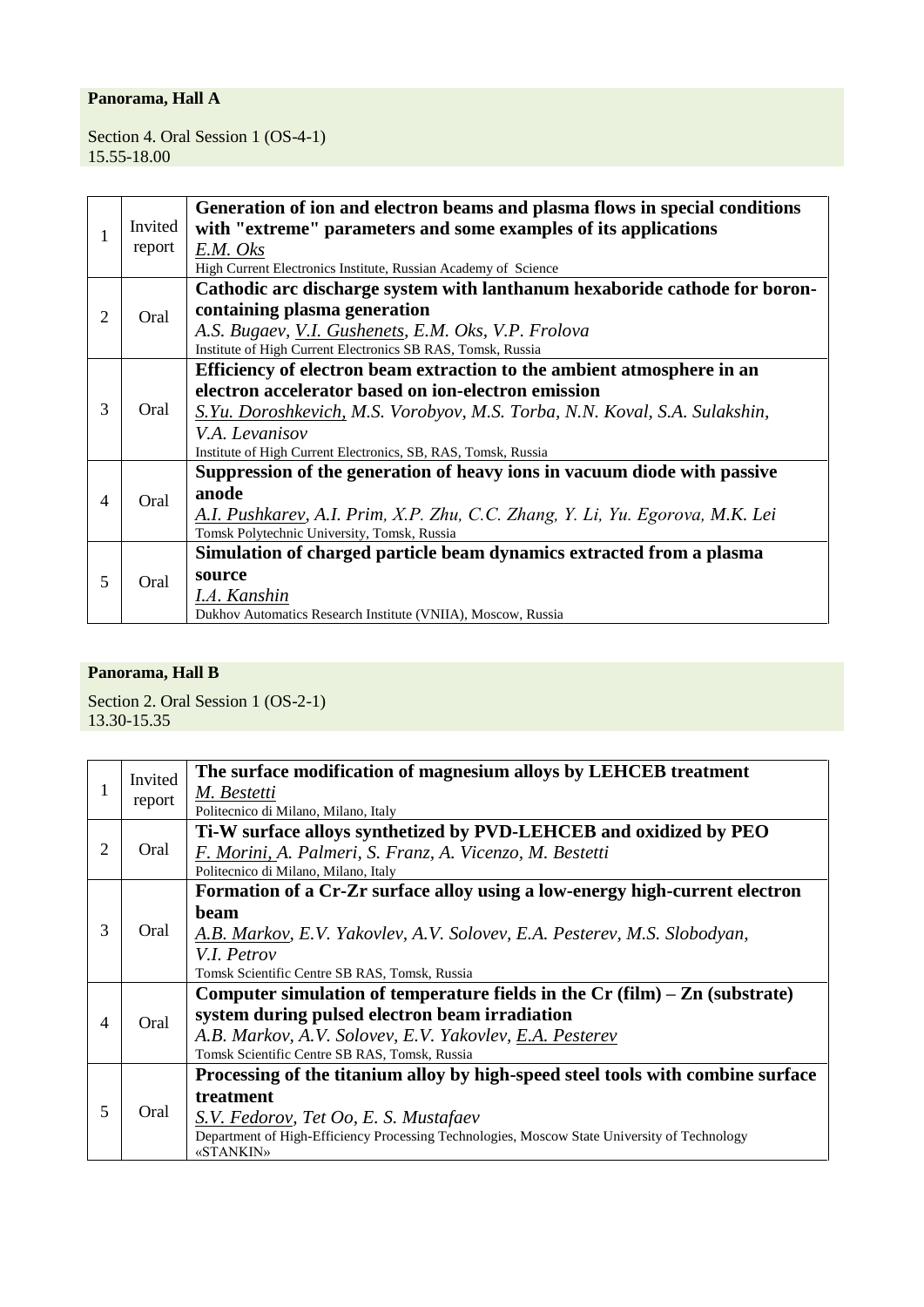Section 3. Oral Session 1 (OS-3-1) 15.55-18.00

|   |         | Plasma systems for formation of electrohydrodynamic flows                              |
|---|---------|----------------------------------------------------------------------------------------|
|   | Invited | V.A. Yamshchikov, V.Yu. Khomich                                                        |
|   | report  | Institute for Electrophysics and Electric Power RAS, Moscow, Russia                    |
|   |         | Creating nanoscale luminescence centres in silver halides suitable for infrared        |
|   |         |                                                                                        |
|   |         | application                                                                            |
| 2 | Oral    | E.A. Korsakova, V.V. Lisenkov, L.V. Zhukova, A.N. Orlov, A.S. Korsakov,                |
|   |         | V.V. Osipov, V.V. Platonov, D.D. Salimgareev                                           |
|   |         | Ural Federal University, Ekaterinburg, Russia                                          |
|   | Invited | Plasma-solution synthesis of transition metal oxides                                   |
| 3 |         | K.V. Smirnova, V.V. Rybkin, D.A. Shutov, A.N. Ivanov                                   |
|   | report  | Ivanovo State University of Chemistry and Technology, Ivanovo, Russia                  |
|   | Oral    | The possible chemical pathways in NRP plasma-assisted ammonia synthesis                |
| 4 |         | and nitrogen fixation                                                                  |
|   |         | Shuai Zhang, Xin Zeng, Lijun Zong, Xiucui Hu, Tao Sha                                  |
|   |         | The Institute of Electrical Engineering of Chinese Academy of Sciences, Beijing, China |
| 5 |         | The discharge characteristics and $CO2$ reduction in a packed bed plasma               |
|   | Oral    | reactor                                                                                |
|   |         | M. Zhu, F.F. Wu, H. Ma, S.Y. Xie, C.H. Zhang                                           |
|   |         | Nanjing University of Aeronautics and Astronautics, Nanjing, China                     |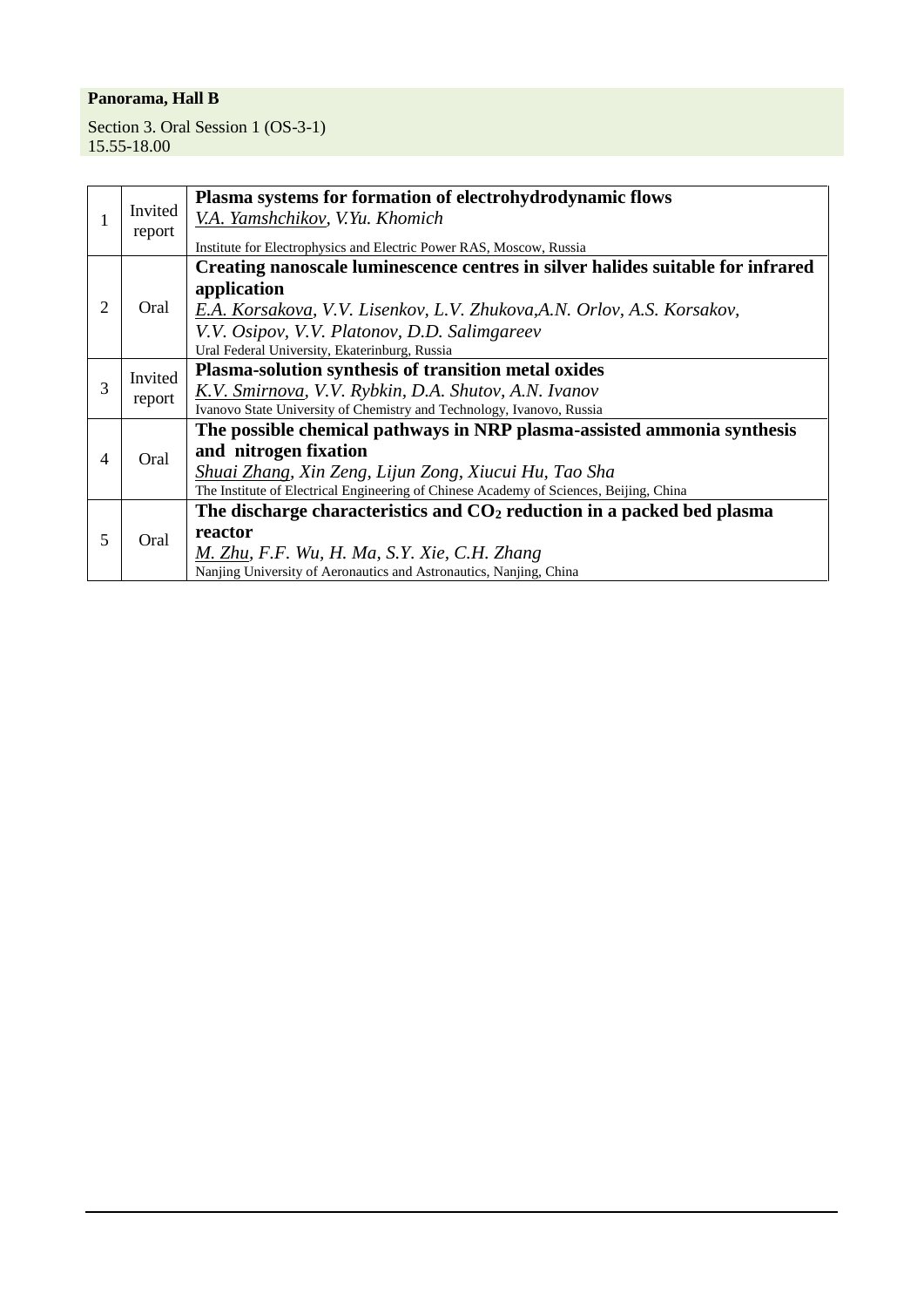# **September 7 (Tuesday)**

# **Panorama, Big Hall**

#### Plenary Session

|                        | Surface ionization waves preceding a volume breakdown in low-pressure                                   |
|------------------------|---------------------------------------------------------------------------------------------------------|
| <b>Plenary Lecture</b> | gas discharge tubes                                                                                     |
| 09:00-09:45            | Y.S. Akishev                                                                                            |
|                        | Troitsk Institute of Innovative and Thermonuclear Research (TRINITI), Moscow, Troitsk, Russia           |
| <b>Plenary Lecture</b> | <b>TBA</b>                                                                                              |
| 09:45-10:30            | E.E. Son                                                                                                |
|                        | Joint Institute for High Temperature RAS, Moscow, Russia                                                |
|                        | The 40 years to RADAN - compact multi-purposed sources for various                                      |
| Invited Lecture        | pulse power investigations                                                                              |
| $10:50-11:25$          | V.G. Shpak                                                                                              |
|                        | Institute of Electrophysics UB RAS, Ekaterinburg, Russia                                                |
|                        | Intriguing phenomena accompanied sub-nanosecond duration powerful                                       |
| <b>Invited Lecture</b> | microwave pulse interaction with neutral gas and plasma                                                 |
| $11:25-12:00$          | Y.E. Krasik                                                                                             |
|                        | The Max Knoll Chair in Electronics and Opto-Electronics Physics Department, Technion - Israel Institute |
|                        | of Technology, Haifa, Israel                                                                            |

#### **Panorama, Hall A**

Section 1. Oral Session 2 (OS-1-2) 13.30-15.35

|                |         | Initiation mechanisms and dynamics of development at the prebreakdown             |
|----------------|---------|-----------------------------------------------------------------------------------|
| 1              | Invited | stage of a self-sustained subnanosecond discharge in high-pressure nitrogen       |
|                | report  | S.N Ivanov, V.V. Lisenkov, Yu.I Mamontov                                          |
|                |         | Institute of Electrophysics UB RAS, Ekaterinburg, Russia                          |
|                |         | Features of plasma sustaining in a large-volume hollow anode                      |
| 2              | Oral    | N. Landl, Y. Korolev, I.V. Lopatin, S.S. Kovalsky, V. Nekhoroshev, V. Kasyanov    |
|                |         | Institute of High Current Electronics SB RAS, Tomsk, Russia                       |
|                |         | Plasma generation in a high-current glow discharge with a hollow cathode in       |
| 3              | Oral    | an axially symmetrical system using two electron sources                          |
|                |         | E.V. Ostroverkhov, V.V. Denisov                                                   |
|                |         | Institute of High Current Electronics SB RAS, Tomsk, Russia                       |
|                |         | Average ion-charge state and explosive emission plasma momentum                   |
| $\overline{4}$ | Oral    | derivation from critical temperature of metal                                     |
|                |         | M.M. Tsventoukh                                                                   |
|                |         | Lebedev Physical Institute of Russian Academy of Sciences, Moscow, Russia         |
|                | Oral    | Electric explosion of flat copper conductors in asymmetric and symmetric          |
|                |         | configurations in the current skinning mode                                       |
| 5              |         | N.A. Labetskaya, I.M. Datsko, S.A. Chaikovsky, V.A. Van'kevich, E. Oreshkin, V.I. |
|                |         | Oreshkin                                                                          |
|                |         | Institute of High Current Electronics SB RAS, Tomsk, Russia                       |
| 6              |         | Study of anode and cathode plasmas formation in an electron diode with an         |
|                | Oral    | explosive emission cathode                                                        |
|                |         | A.I. Pushkarev, A.I. Prima                                                        |
|                |         | Tomsk Polytechnic University, Tomsk, Russia                                       |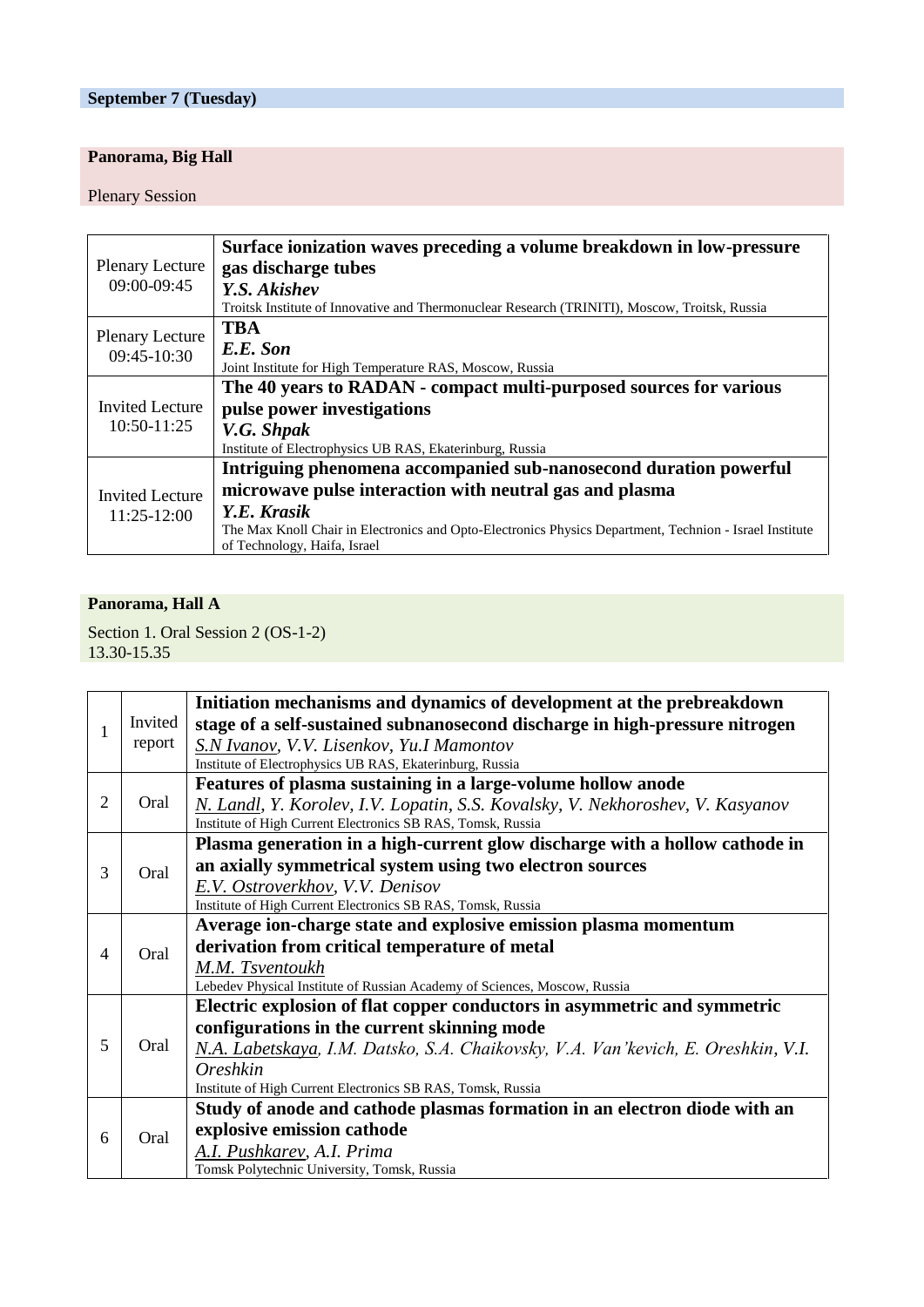Section 4. Oral Session 2 (OS-4-2) 15.55-18.00

|                |         | Operating parameters of high pulse repetition frequency capillary gas          |
|----------------|---------|--------------------------------------------------------------------------------|
|                | Invited | discharge switch and its application for ion self-terminating lasers pumping   |
|                | report  | P.A. Bokhan, P.P. Gugin, M.A. Lavrukhin, D.E. Zakrevsky                        |
|                |         | A. V. Rzhanov Institute of Semiconductor Physics SB RAS, Novosibirsk, Russia   |
|                |         | Investigation of cold atmospheric plasma jet generation excited by square-     |
| 2              | Oral    | wave pulse                                                                     |
|                |         | P.P. Gugin, D.E. Zakrevsky, E.V. Milakhina                                     |
|                |         | A.V. Rzhanov Institute of Semiconductor Physics SB RAS, Novosibirsk, Russia    |
|                |         | Subnanosecond switching of standard thyristors triggered in                    |
| 3              | Oral    | impact-ionization wave mode by a high-voltage PCSS driver                      |
|                |         | A. Gusev, I. Prudaev, I. Lavrinovich, A. De Ferron, B. Novac, L. Pecastaing    |
|                |         | Universite de Pau et des Pays de l'Adour, E2S UPPA, SIAME, Pau, France         |
|                | Oral    | Formation of the voltage pulses up to 400 kilovolts with front pulse less than |
| $\overline{4}$ |         | 10 nanoseconds                                                                 |
|                |         | B.A. Kozlov, D.S. Makhanko                                                     |
|                |         | PLASMA, JSC Research Institute of Gas-Discharge Devices, Ryazan, Russia        |
|                |         | Increasing the operation stability of the electron accelerator based on ion-   |
| 5              |         | electron emission                                                              |
|                | Oral    | M.S. Torba, S.Yu. Doroshkevich, M.S. Vorobyov, N.N. Koval, S.A. Sulakshin,     |
|                |         | V.A. Levanisov                                                                 |
|                |         | Institute of High Current Electronics, SB, RAS, Tomsk, Russia                  |

# **Panorama, Hall B**

Section 2. Oral Session 2 (OS-2-2) 13.30-15.35

|   | Invited<br>report | Modeling of ion-plasma synthesis of linear-chained carbon                     |
|---|-------------------|-------------------------------------------------------------------------------|
|   |                   | E.A. Buntov, A.F. Zatsepin, A.I. Matitsev, V.A. Dutov, K.P. Arslanov          |
|   |                   | Ural Federal University, Ekaterinburg, Russia                                 |
|   |                   | Structure and mechanical properties of stainless-steel specimens, made by     |
|   |                   | additive method, after pulsed electron beam treatment                         |
| 2 | Oral              | A.D. Teresov, Yu.H. Akhmadeev, E.A. Petrikova, O.V. Krysina, Yu.F. Ivanov,    |
|   |                   | G.V.Semenov                                                                   |
|   |                   | Institute of High Current Electronics SB RAS, Tomsk, Russia                   |
|   |                   | Balanced control of thermal impact on metal materials in electron source with |
|   |                   | a plasma cathode                                                              |
| 3 | Oral              | K.T. Ashurova, T.V. Koval, M.S. Vorobyov, My Kim An Tran, V.I. Shin,          |
|   |                   | P.V. Moskvin, N.N. Koval                                                      |
|   |                   | Institute of High Current Electronics SB RAS, Tomsk, Russia                   |
|   |                   | Energy density distribution of a modulated electron beam in a source with a   |
| 4 | Oral              | plasma cathode based on a low pressure arc                                    |
|   |                   | V.I. Shin, P.V. Moskvin, M.S. Vorobyov, V.N. Devyatkov, N.N. Koval            |
|   |                   | Institute of High Current Electronics, SB, RAS, Tomsk, Russia                 |
| 5 |                   | Improvement of vacuum surface flashover voltage for polymer by                |
|   | Oral              | atmospheric pressure plasma jet                                               |
|   |                   | Chengyan Ren, Chuansheng Zhang, Kun Xiel, Cheng Zhang, Tao Shao               |
|   |                   | University of Chinese Academy of Sciences, Beijing, China                     |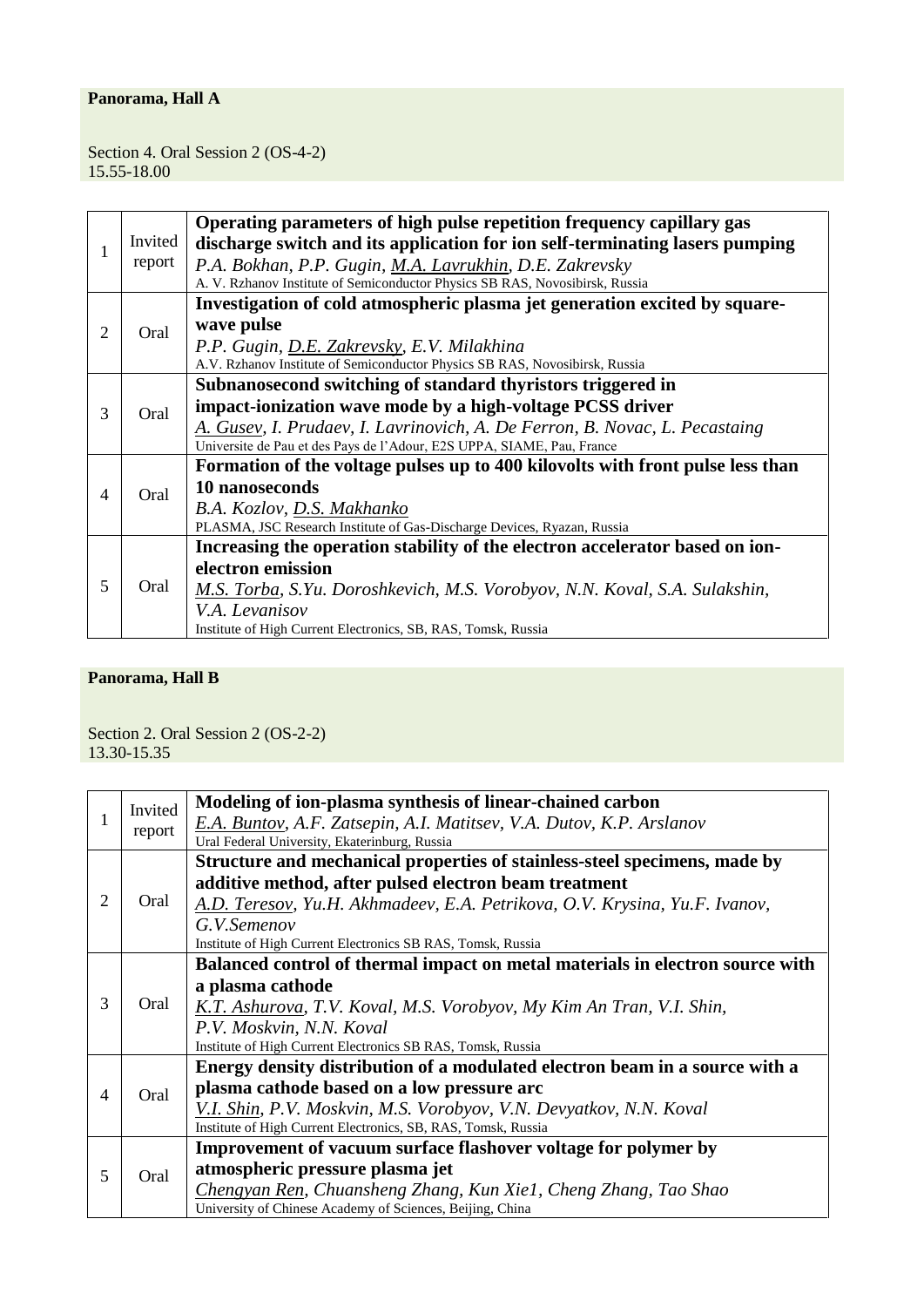Section 3. Oral Session 2 (OS-3-2) 15.55-18.00

|                | Invited<br>report | The DC pulse current pattern influence during spark plasma sintering           |
|----------------|-------------------|--------------------------------------------------------------------------------|
|                |                   | Thet Naing Soe, I.M.Makhadilov, N.W.Solis Pinargote                            |
|                |                   | Moscow State Technological University(Stankin), Moscow, Russia                 |
|                |                   | Carbon nanoparticles $(CNP)$ coated with copper oxide $(CuO)$ by               |
| $\overline{2}$ | Oral              | electrophoretic synthesis                                                      |
|                |                   | Nay Win                                                                        |
|                |                   | Southwest State University, Kursk, Russia                                      |
|                |                   | Investigation of photocalytic activity of bismuth nanopowder oxide doped       |
| 3              | Oral              | with silver obtained by pulsed electron beam evaporation in vacuum             |
|                |                   | O.A.Svetlova, V.G. Ilves, S.Yu. Sokovnin                                       |
|                |                   | Institute of Electrophysics UB RAS, Ekaterinburg, Russia                       |
|                | Oral              | Influence of the supplied energy on the phase content of crystalline dispersed |
| 4              |                   | titanium dioxide obtained by the plasma dynamic method                         |
|                |                   | A.A. Sivkov, Y.N. Vympina, I.A. Rakhmatullin, A.S. Ivasutenko, Y.L. Shanenkova |
|                |                   | School of Energy & Power Engineering, Tomsk, Russia                            |
|                |                   | Synthesis of metastable cubic tungsten carbide with a high purity in           |
| 5              | Oral              | dispersed and bulk forms by the plasma dynamic method                          |
|                |                   | A.A. Sivkov, I.I. Shanenkov, D.S. Nikitin, A. Nassurbayev                      |
|                |                   | Tomsk Polytechnic University, Tomsk, Russia                                    |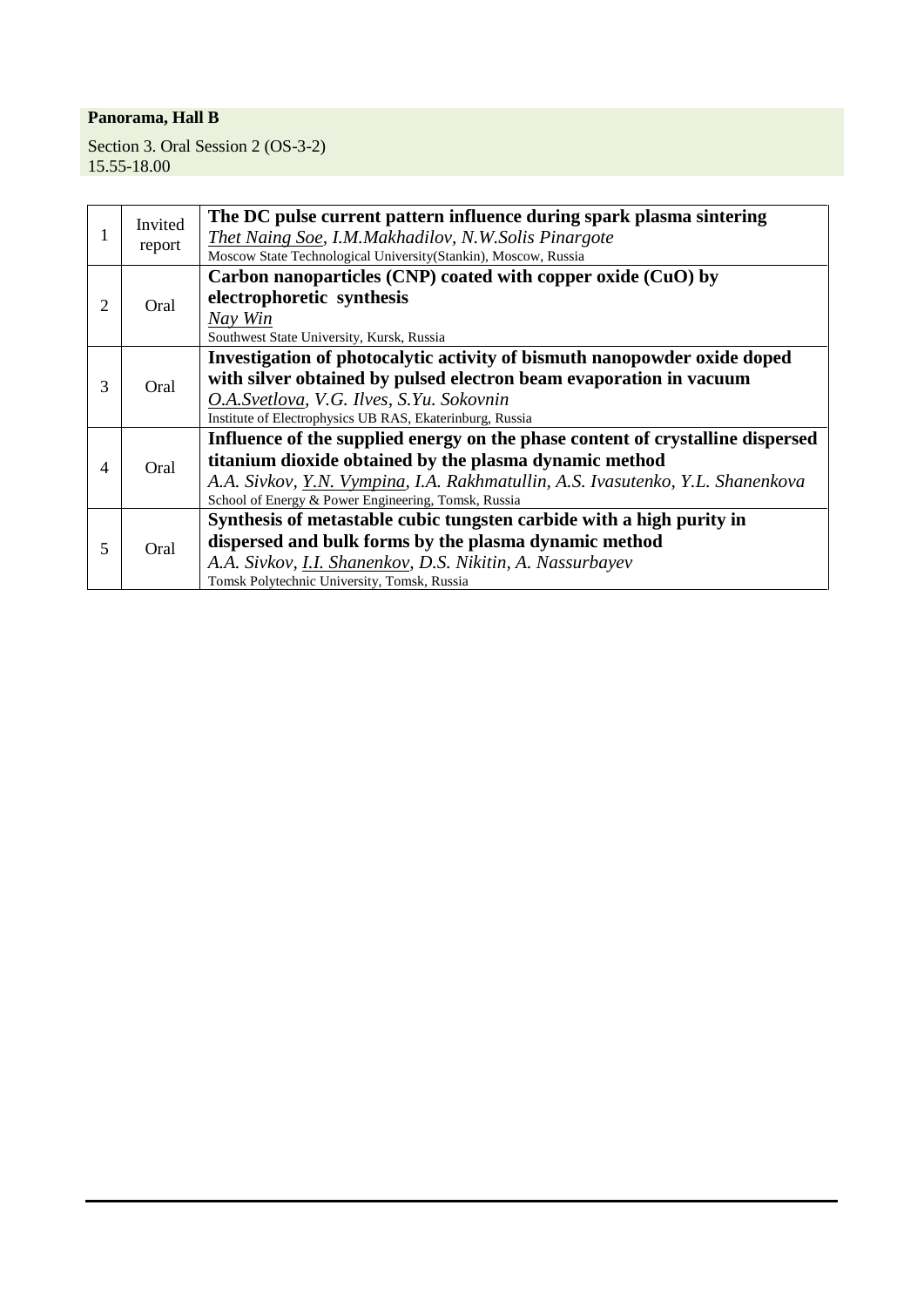#### **September 8 (Wednesday)**

# **Panorama, Hall A**

Section 1. Oral Session 3 (OS-1-3) 09.00-10.25

|                | Invited<br>report | Investigation of discharges with the emission of electrons from cold cathodes |
|----------------|-------------------|-------------------------------------------------------------------------------|
|                |                   | in pure gases features                                                        |
|                |                   | P. Bokhan, E.V. Belskaya, P.P. Gugin, D.E. Zakrevsky, V.A Kim.,               |
|                |                   | G.V. Shevchenko                                                               |
|                |                   | Institute of Semiconductor Physics SB RAS, Novosibirsk, Russia                |
|                |                   | Nanosecond breakdown in a pulsed open discharge                               |
| 2              | Oral              | P.P. Gugin, P. Bokhan, D.E. Zakrevsky, N.A. Glubokov                          |
|                |                   | Institute of Semiconductor Physics SB RAS, Novosibirsk, Russia                |
|                | Oral              | Method of triggering a cold cathode thyratron with nanosecond stability       |
| 3              |                   | G. Argunov, N. Landl, Y. Korolev, O. Frants, V. Geyman, V. Nekhoroshev        |
|                |                   | Institute of High Current Electronics SB RAS, Tomsk, Russia                   |
| $\overline{4}$ | Oral              | A source of powerful subnanosecond VUV-UV radiation pulses based on a         |
|                |                   | high-pressure gas discharge                                                   |
|                |                   | V.I. Baryshnikov, V.L. Paperny                                                |
|                |                   | Irkutsk State University, Irkutsk, Russia                                     |

#### **Panorama, Hall A**

Section 4. Oral Session 3 (OS-4-3) 10.40-12.00/05

|   |         | Cold plasma source based on the apokampic discharge in atmospheric-          |
|---|---------|------------------------------------------------------------------------------|
|   | Invited | pressure air                                                                 |
|   | report  | D.A. Sorokin, V.A. Panarin, E.A. Sosnin, V.S. Kuznetsov, V.S. Skakun         |
|   |         | Institute of High Current Electronics SB RAS, Tomsk, Russia                  |
|   |         | Wide radiation bands of sub-nanosecond discharge in xenon and inaccuracies   |
|   |         | in their measurements                                                        |
| 2 | Oral    | V.F. Tarasenko, A.N. Panchenko, D.V. Beloplotov, D.A. Sorokin, M.I. Lomaev,  |
|   |         | V.V. Kozevnikov                                                              |
|   |         | Institute of High-Current Electronics SB RAS, Tomsk, Russia                  |
|   |         | Methods for increasing the electrical breakdown strength of the accelerating |
| 3 | Oral    | gap in an electron source with a plasma cathode                              |
|   |         | P.V. Moskvin, V.N. Devyatkov, I.V. Lopatin, V.I. Shin                        |
|   |         | Institute of High Current Electronics, SB RAS, Tomsk, Russia                 |
| 4 |         | Features of plasma generation in a pulsed mode of a non-self-sustained arc   |
|   | Oral    | discharge                                                                    |
|   |         | S.S. Kovalsky, V.V. Denisov, E.V. Ostroverkhov, V.E. Prokop'ev               |
|   |         | Institute of High Current Electronics, SB, RAS, Tomsk, Russia                |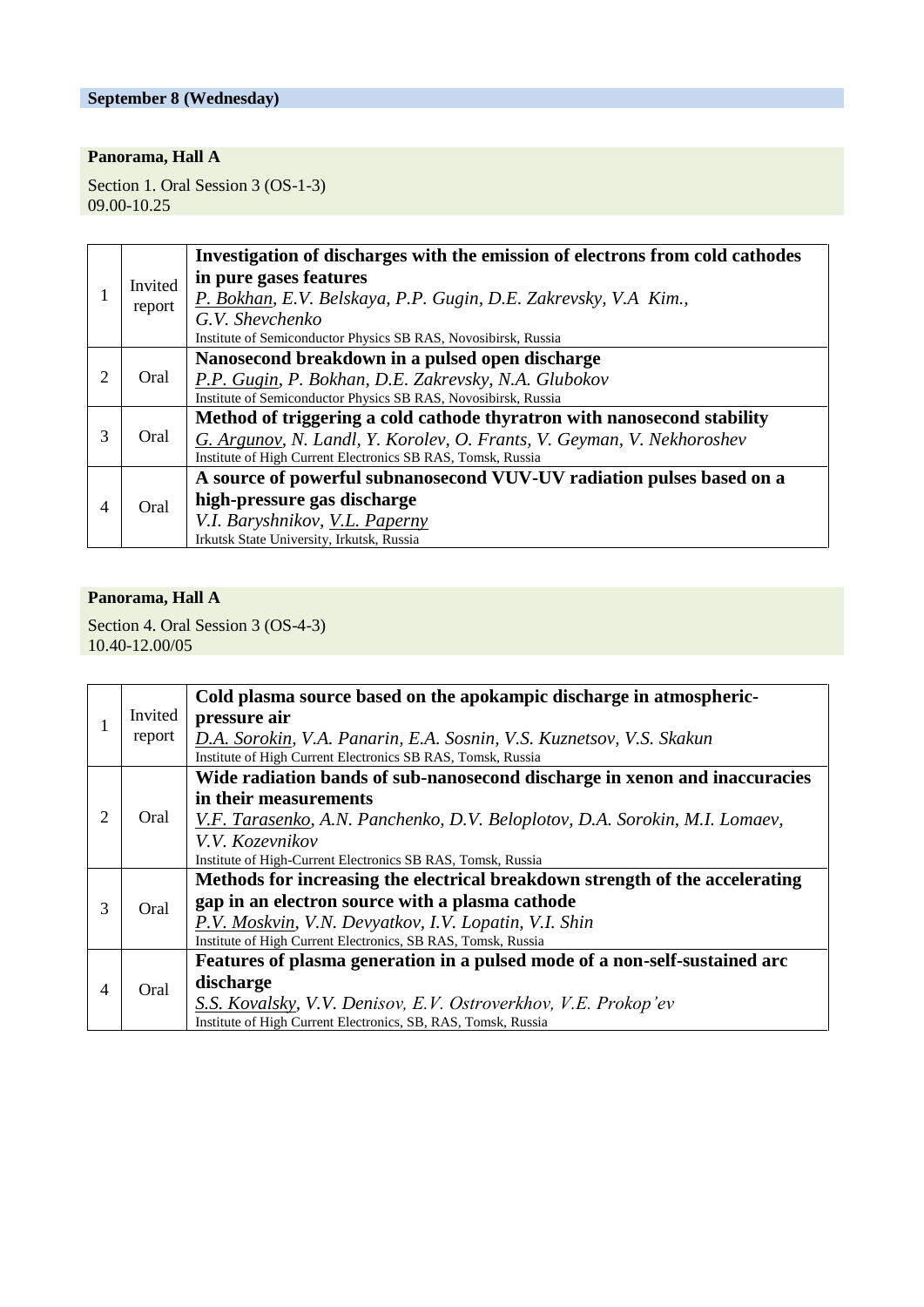Section 2. Oral Session 3 (OS-2-3) 09.00-10.25

|   |         | Application of composite SHS-cathodes in recent PVD technologies for                        |
|---|---------|---------------------------------------------------------------------------------------------|
|   | Invited | manufacturing of protective UHTC-based coatings                                             |
|   | report  | Ph. Kiryukhantsev-Korneev, E. Levashov                                                      |
|   |         | National University of Science and Technology "MISIS", Russia                               |
|   |         | The deposition of $Al_2O_3$ coatings in the Ar-O <sub>2</sub> low-pressure discharge plasma |
| 2 | Oral    | under high dissiciation digree of $O2$                                                      |
|   |         | P.V. Tretnikov, N.V. Gavrilov, A.S. Kamenetskikh, S.V. Krivoshapko, A.V. Chukin             |
|   |         | Institute of Electrophysics, UB, RAS, Yekaterinburg, Russia                                 |
|   | Oral    | Effect of plasma assistance on the properties of coatings based on aluminum                 |
| 3 |         | oxide                                                                                       |
|   |         | A.Yu.Nazarov, E.L.Vardanyan, R.Sh.Nagimov, A.A.Maslov                                       |
|   |         | Scientific and Production Association «Technopark of aviation technologies», Ufa, Russia    |
|   |         | Structural and phase dependencies of coatings formation based on                            |
| 4 | Oral    | intermetallides Ti-Al systems for increasing the durability of cutting toolsd               |
|   |         | E.L. Vardanyan, K.N. Ramazanov, A.Yu. Nazaraov, R.Sh. Nagimov, A.A. Maslov                  |
|   |         | Ufa State Aviation Technical University, Ufa, Russia                                        |

#### **Panorama, Hall B**

Section 3. Oral Session 3 (OS-3-3) 10.40-12.00/05

|  | Oral | Features of the gas-phase synthesis of oxide nanopowders using high-power                 |
|--|------|-------------------------------------------------------------------------------------------|
|  |      | lasers                                                                                    |
|  |      | V.V. Osipov, V.V. Lisenkov, V.V. Platonov, E.V. Tikhonov                                  |
|  |      | Institute of Electrophysics, UB, RAS, Ekaterinburg, Russia                                |
|  |      | Impulse laser application for surface modification of tool steel with B <sub>4</sub> C-Al |
|  | Oral | powders                                                                                   |
|  |      | U.L. Mishigdorzhiyn, N.S. Ulakhanov, A.V. Nomoev                                          |
|  |      | Institute of Physical Materials Science SB RAS, Ulan-Ude, Russia                          |
|  |      | Droplets generation conducting during laser-plasma treating of metals in                  |
|  | Oral | electric field                                                                            |
|  |      | A.Yu. Ivanov, A.L. Sitkevich, S.V. Vasiliev                                               |
|  |      | Grodno State University named after Yanka Kupala, Grodno, Belarus                         |

#### **Institute of Electrophysics**

Sections 1-4. Poster Session 14.00-17.00

Information is located at the bottom of the program.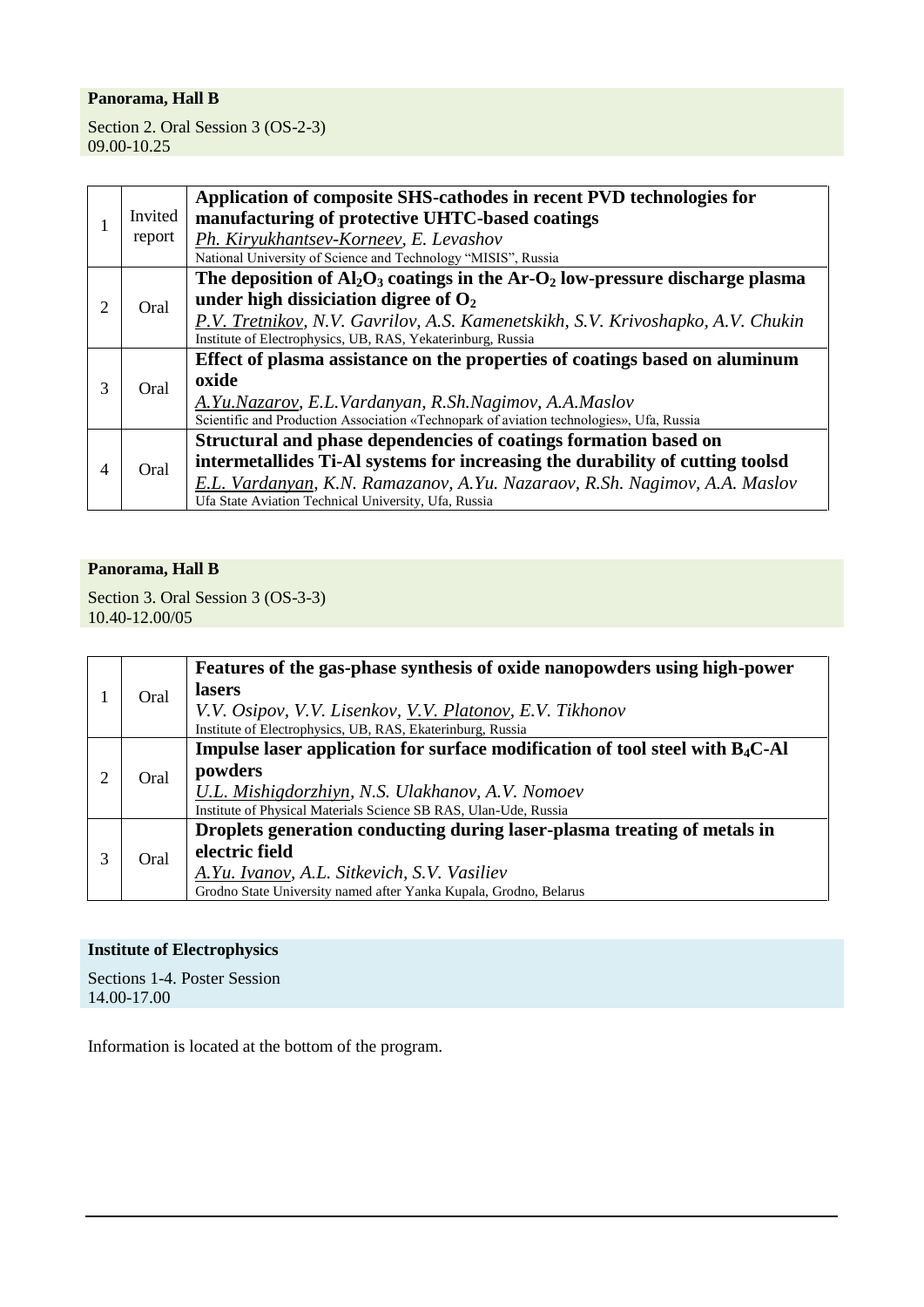## **September 9 (Thursday)**

# **Panorama, Hall A**

Section 1. Oral Session 4 (OS-1-4) 09.00-10.25

|                | Invited<br>report | On the scaling laws for low-temperature plasmas at macro and micro scales<br>Y. Fu, X. Wang, B. Zheng, P. Zhang, Q. Fan, J. Verboncoeur<br>Tsinghua University, Beijing, China                                                                                   |
|----------------|-------------------|------------------------------------------------------------------------------------------------------------------------------------------------------------------------------------------------------------------------------------------------------------------|
| 2              | Oral              | Influence of molecular oxygen on energy characteristics of a gas discharge of<br>atmospheric pressure in air with addition of carbon oxide<br>A.N. Orlov, V.V. Osipov, V.V. Lisenkov, S.M. Armyninov<br>Institute of Electrophysics UB RAS, Ekaterinburg, Russia |
| 3              | Oral              | Dynamics of the formation and contraction of a microwave discharge and fast<br>gas heating in nitrogen<br>A. Saifutdinov, E.V. Kustova<br>Kazan National Research Technical University, Kazan, Russia                                                            |
| $\overline{4}$ | Oral              | Interrelation forms the channel the high frequency torch discharge to the<br>characteristics of its elements to the electromagnetic field<br>A.E. Myusova, Y.Y. Lutsenko<br>National Research Tomsk Polytechnic University, Tomsk, Russia                        |

#### **Panorama, Hall A**

Section 4. Oral Session 4 (OS-4-4) 10.40-12.00

|   | Oral | The measurements of plasma expansion processes of high current vacuum arc<br>I.L.Muzyukin, P.S. Mikhailov, S.A. Chaikovsky, I.V. Uimanov, D.L. Shmelev,<br>Yu.A. Zemskov<br>Institute of Electrophysics, UB, RAS, Ekaterinburg, Russia |
|---|------|----------------------------------------------------------------------------------------------------------------------------------------------------------------------------------------------------------------------------------------|
| 2 | Oral | Experimental study of micro pulsed plasma thruster<br>I.L. Muzyukin, P.S. Mikhailov                                                                                                                                                    |
|   |      | Institute of Electrophysics, UB, RAS, Ekaterinburg, Russia                                                                                                                                                                             |
|   | Oral | Thrust characteristics of compact high-voltage pulsed plasma thruster                                                                                                                                                                  |
|   |      | utilizing liquid propellant                                                                                                                                                                                                            |
| 3 |      | S.A. Buldashev, R.V. Emlin, P.A. Morozov, I.F. Punanov, Y.N. Shcherbakov,                                                                                                                                                              |
|   |      | L.Y. Yashnov                                                                                                                                                                                                                           |
|   |      | Institute of Electrophysics, Ekaterinburg, Russia                                                                                                                                                                                      |
|   |      | Properties of pulsed magnetron discharge plasma in helium                                                                                                                                                                              |
| 4 | Oral | A.V. Kaziev, D.V. Kolodko, G.I. Rykunov, N.S. Sergeev                                                                                                                                                                                  |
|   |      | National Research Nuclear University MEPhI (Moscow Engineering Physics Institute), Moscow, Russia                                                                                                                                      |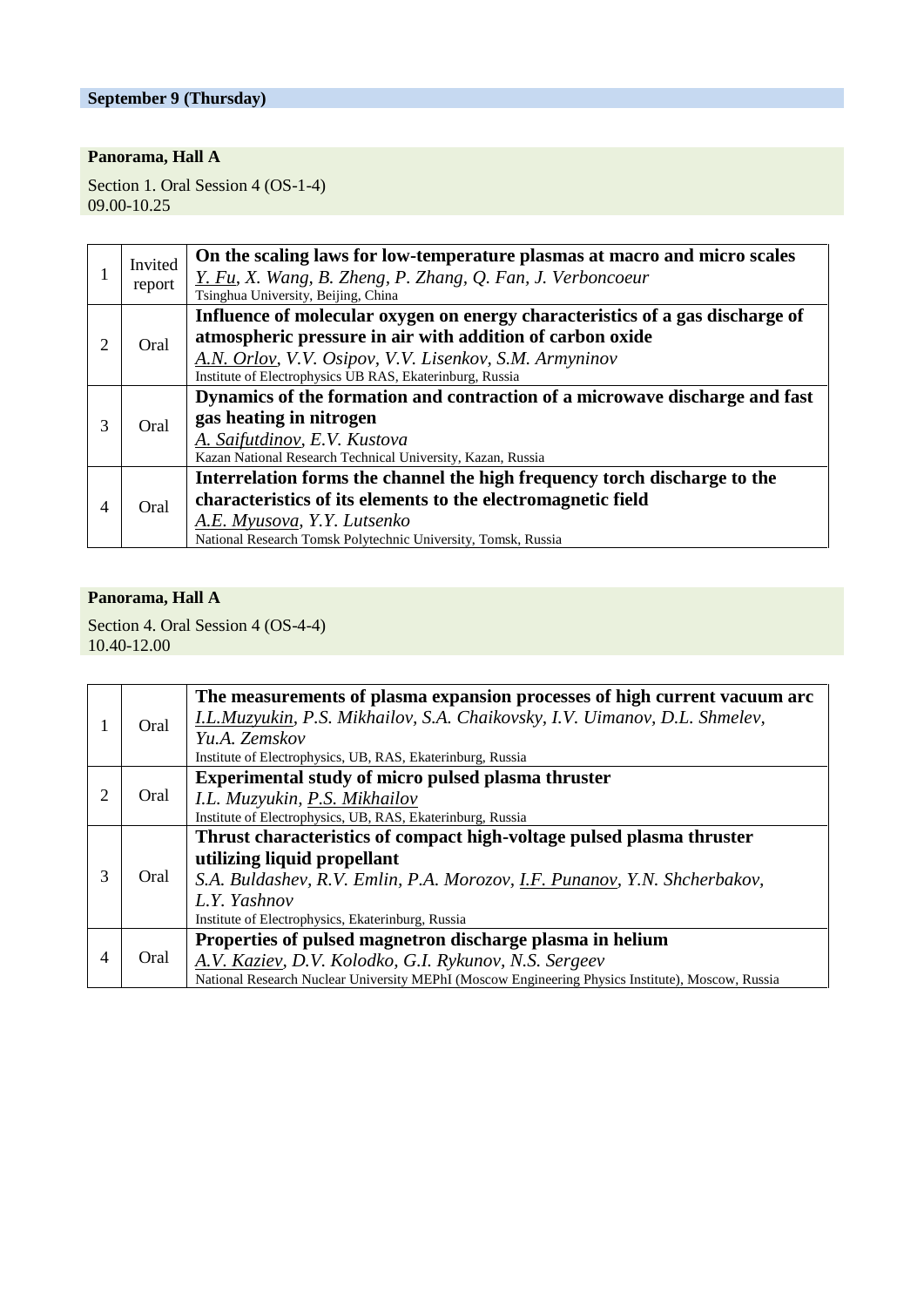Section 2. Oral Session 4 (OS-2-4) 09.00-10.25

|                |         | PVD gradient and multilayer coatings deposited by vacuum-arc plasma-                  |
|----------------|---------|---------------------------------------------------------------------------------------|
|                | Invited | assisted method                                                                       |
|                | report  | O.V. Krysina, N.N. Koval, Yu.F. Ivanov, N.A. Prokopenko, V.V. Shugurov                |
|                |         | Institute of High Current Electronics, SB, RAS, Tomsk, Russia                         |
|                |         | Nb/NbN multilayer coatings deposited by the vacuum-arc plasma-assisted                |
|                |         | method: synthesis, properties, structure                                              |
| 2              | Oral    | O.V. Krysina, N.A. Prokopenko, Yu.F. Ivanov, V.V. Shugurov, E.A. Petrikova, O.S.      |
|                |         | Tolkachev, M.E. Rygina                                                                |
|                |         | Institute of High Current Electronics SB RAS, Tomsk, Russia                           |
|                |         | Influence of pulse-periodic low-pressure arc discharge mode on coating                |
| 3              | Oral    | properties                                                                            |
|                |         | M.V.Savchuk, V.V. Yakovlev, V.V. Denisov, A.A. Leonov, A.O. Egorov                    |
|                |         | Institute of High Current Electronics SB RAS, Tomsk, Russia                           |
|                |         | Ti <sub>2</sub> AlC max phase coatings made by reactive cathodic arc deposition (arc- |
| $\overline{4}$ | Oral    | PVD)                                                                                  |
|                |         | A.A.Maslov, A.Yu.Nazarov, E.L. Vardanyan                                              |
|                |         | Ufa State Aviation Technical University, Ufa, Russia                                  |

## **Panorama, Hall B**

Section 2. Oral Session 5 (OS-2-5) 10.40-12.00

|   |      | Effect of the annealing temperature on the structural properties of hafnium  |
|---|------|------------------------------------------------------------------------------|
|   | Oral | nanofilms by magnetron sputtering                                            |
|   |      | Thant Sin Win, A P Kuzmenko, V.V. Rodionov, Myo Min Than                     |
|   |      | Southwest State University, Kursk, Russia                                    |
|   |      | Study of the TiN-Cu films deposited on alloy T15K6 by plasma of low pressure |
| 2 | Oral | vacuum-arc and magnetron discharges                                          |
|   |      | D.B-D. Tsyrenov, A.P. Semenov, E.O. Nikolaev, N.S. Ulakhanov                 |
|   |      | Institute of Physical Materials Science, SB, RAS, Ulan-Ude, Russia           |
|   | Oral | Effect of bias voltage on the performance of magnetron deposited $MoS2$      |
|   |      | coatings                                                                     |
| 3 |      | M.M. Kharkov, G.I. Rykunov, A.V. Kaziev, M.S. Kukushkina, D.V. Kolodko, M.V. |
|   |      | Prozhega, E.O. Reschikov, I.S. Babinets, P.P. Beschapov, A.M. Stasenko, S.V. |
|   |      | Chernyshov                                                                   |
|   |      | National Research Nuclear University MEPhI, Moscow, Russia                   |
|   |      | TiCrN vacuum arc coating to increase wear resistance of die steels           |
| 4 | Oral | A.A. Leonov, Yu.A. Denisova, V.V. Denisov, M.V. Savchuk, V.N. Tishchenko     |
|   |      | Institute of High Current Electronics SB RAS, Tomsk, Russia                  |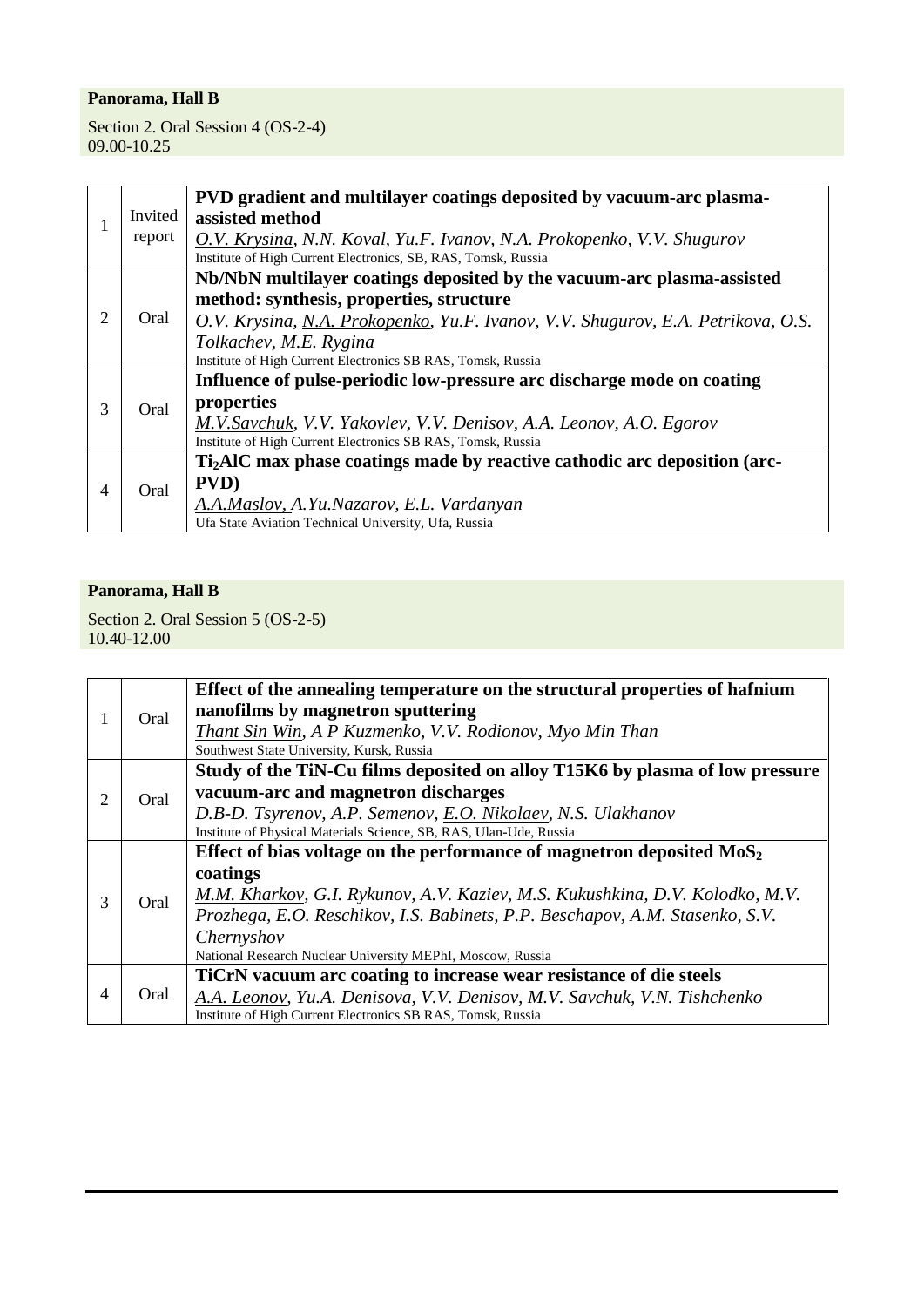Section 1. Oral Session 5 (OS-1-5) 09.00-10.25

|   | Invited<br>report | OES of nitrogen atoms concentration during plasma processing                 |
|---|-------------------|------------------------------------------------------------------------------|
|   |                   | S.V. Avtaeva                                                                 |
|   |                   | Institute of Laser Physics SB RAS, Berdsk, Russia                            |
|   |                   | Spatial spectoscopy of magnetron discharge argon plasma using a radiative-   |
| 2 | Oral              | collisional model                                                            |
|   |                   | S. Serushkin                                                                 |
|   |                   | Bauman Moscow State Technical University, Moscow, Russia                     |
|   | Oral              | OES investigation of a low-pressure non-self-sustained glow discharge plasma |
| 3 |                   | in $Ar:N_2$ gas mixture                                                      |
|   |                   | S.S. Kovalsky, V.V. Denisov, E.V. Ostroverkhov, V.E. Prokop'ev               |
|   |                   | Institute of High Current Electronics SB RAS, Tomsk, Russia                  |
| 4 | Oral              | Magnetic field influence on the penning discharge characteristics            |
|   |                   | N.V. Mamedov A.S. Rohmanenkov, A.A. Solodovnikov                             |
|   |                   | Dukhov Automatics Research Institute, Moscow, Russia                         |

# **Panorama, Hall A**

Section 1. Oral Session 6 (OS-1-6) 10.40-12.00

|   | Oral | Methods for introducing negative feedback for beam current control in<br>sources with a plasma cathode based on a low pressure arc<br>M. Vorobyov, P. Moskvin, V. Devyatkov, N. Koval, V. Shin<br>Institute of High Current Electronics SB RAS, Tomsk, Russia |
|---|------|---------------------------------------------------------------------------------------------------------------------------------------------------------------------------------------------------------------------------------------------------------------|
|   |      | The problem of "anomalous" ion transport in high-current vacuum                                                                                                                                                                                               |
|   | Oral | discharges                                                                                                                                                                                                                                                    |
|   |      | V.Y. Kozhevnikov, A. Kokovin, A.V. Kozyrev                                                                                                                                                                                                                    |
|   |      | Institute of High Current Electronics SB RAS, Tomsk, Russia                                                                                                                                                                                                   |
|   |      | The measurements of vacuum arc behavior at threshold currents                                                                                                                                                                                                 |
| 3 | Oral | I.L. Muzyukin, P.S. Mikhailov                                                                                                                                                                                                                                 |
|   |      | Institute of Electrophysics UB RAS, Ekaterinburg, Russia                                                                                                                                                                                                      |
| 4 | Oral | Research of the life characteristics of thermocatodes in arc plasma torch                                                                                                                                                                                     |
|   |      | P.V. Domarov                                                                                                                                                                                                                                                  |
|   |      | Kutateladze Institute of Thermophysics SB RAS, Novosibirsk, Russia                                                                                                                                                                                            |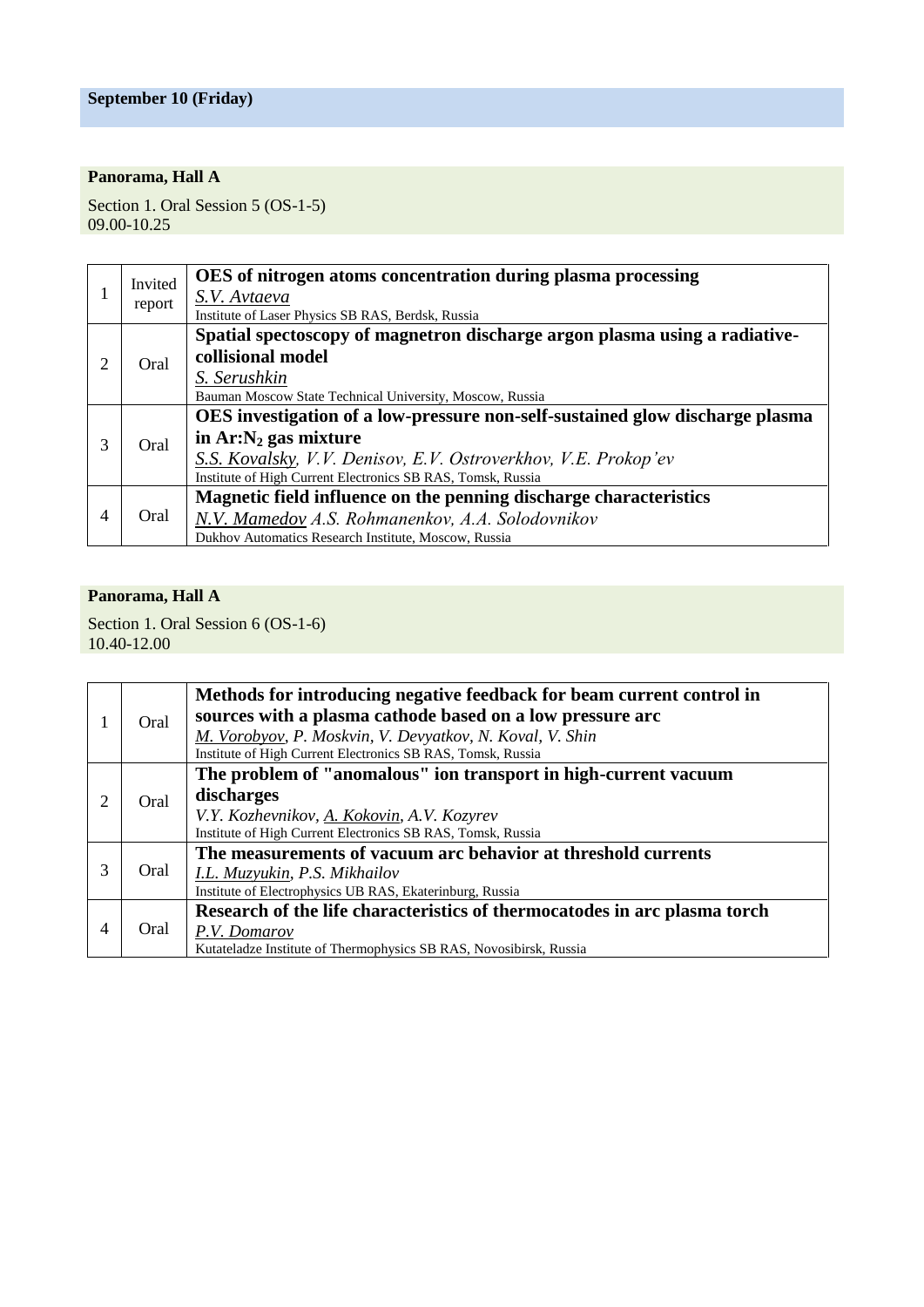Section 2. Oral Session 6 (OS-2-6) 09.00-10.25

|               |         | Aerosol assisted atmospheric pressure plasma deposition for silver-                                 |
|---------------|---------|-----------------------------------------------------------------------------------------------------|
|               | Invited | containing antibacterial coatings                                                                   |
|               | report  | L. Wang, C. Lo Porto, F. Palumbo, M. Modic, U. Cvelbar, C. Leys, A. Nikiforov                       |
|               |         | National University of Defense Technology, Changsha, China                                          |
|               |         | Effect of ultraviolet irradiation or plasma of diffuse discharge on the surface                     |
| 2             | Oral    | properties of MAO calcium phosphate coatings                                                        |
|               |         | E.G. Komarova, E.A. Kazantseva, V.S. Ripenko, A. Zharin, Y.P. Sharkeev                              |
|               |         | Institute of Strength Physics and Materials Science SB RAS, Tomsk, Russia                           |
|               | Oral    | Effect of power of ultrasound during micro-arc oxidation on phase                                   |
| $\mathcal{R}$ |         | composition and morphology of calcium phosphate coatings                                            |
|               |         | E.A. Kazantseva, E.G. Komarova, Y.p. shaRkeev                                                       |
|               |         | Institute of Strength Physics and Materials Science SB RAS, Tomsk, Russia                           |
|               |         | Plasma modification of the surface of a steel product using the MAK-10                              |
| 4             | Oral    | installation                                                                                        |
|               |         | S.A. Il'inyh, S.A. Ahmetshin, V.A. Krashaninin, B.R. Gelchinski, A.A. Rempel                        |
|               |         | Institute of Metallurgy of the Ural Branch of the Russian Academy of Sciences, Ekaterinburg, Russia |

# **Panorama, Hall B**

Section 2. Oral Session 7 (OS-2-7) 10.40-12.00

|                             | Oral | Development of the computer model of the plasma installation                                        |
|-----------------------------|------|-----------------------------------------------------------------------------------------------------|
|                             |      | R.A. Okulov, E.V. Popov, B.R. Gelchinski, A.A. Rempel                                               |
|                             |      | Institute of Metallurgy of the Ural Branch of the Russian Academy of Sciences, Ekaterinburg, Russia |
|                             |      | Effect of irradiation with ions of different atomic masses $(Ar^{\dagger}$ and $Xe^{\dagger})$ on   |
|                             |      | the properties of $Co_{90}Fe_{10}/Cu$ magnetic superlattices                                        |
| $\mathcal{D}_{\mathcal{L}}$ | Oral | N.V. Gushchina, V.V. Ovchinnikov, K.V. Shalomov, N.S. Bannikova, R.S. Zavornitsyn,                  |
|                             |      | M.A. Milyaev                                                                                        |
|                             |      | Institute of Electrophysics, UB RAS, Ekaterinburg, Russia                                           |
|                             |      | Formation of austenite particles enriched in manganese up to 20 at. % and                           |
| 3                           |      | more, in volume of Fe-6.35 at. % mn alloy in temperature range of 300-                              |
|                             | Oral | 450 °C during irradiation with $Ar^+$ 20 keV ions                                                   |
|                             |      | E.V. Makarov, V.V. Ovchinnikov                                                                      |
|                             |      | Institute of Electrophysics UB RAS, Ekaterinburg, Russia                                            |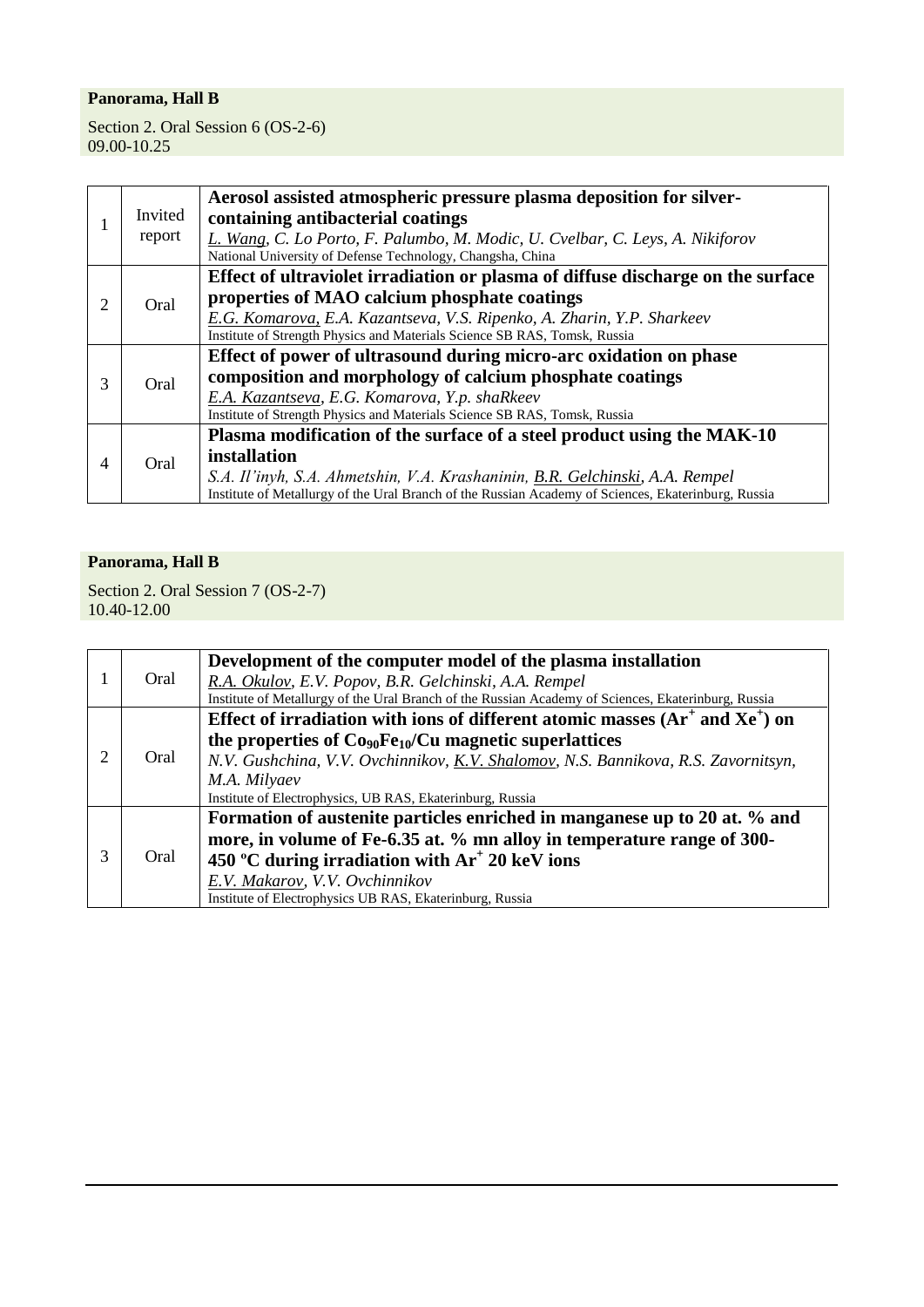# **Institute of Electrophysics (08.09.2021)**

Sections 1-4. Poster Session 14.00-17.00

| Code         | <b>Title</b>                                                                                                                                 | <b>Authors</b>                                                                                    | <b>Affiliation</b>                                            | <b>City</b>  | Country |
|--------------|----------------------------------------------------------------------------------------------------------------------------------------------|---------------------------------------------------------------------------------------------------|---------------------------------------------------------------|--------------|---------|
| $1 - 01 - P$ | Features of the low-pressure hollow-cathode glow<br>discharge sustaining for the conditions of enhanced<br>emissivity of the cathode surface | N.V. Landl, Y.D. Korolev, O.B.<br>Frants, G.A. Argunov, V.G.<br>Geyman, V.O. Nekhoroshev          | Institute of High Current Electronics<br><b>SB RAS</b>        | Tomsk        | Russia  |
| $1 - 03 - P$ | Investigation of the charge state variation of the cathode<br>material ions in the low current vacuum arc plasma                             | Yu.A. Zemskov, I.V. Uimanov                                                                       | Institute of Electrophysics UB RAS                            | Ekaterinburg | Russia  |
| $1 - 05 - P$ | Electrical properties of he-induced w "fuzz" within the<br>pre-breakdown and breakdown regimes                                               | Yu.A. Zemskov, Yu.I.<br>Mamontov, I.V. Uimanov                                                    | Institute of Electrophysics UB RAS                            | Ekaterinburg | Russia  |
| $1 - 06 - P$ | Measurement of the expansion velocity of the plasma<br>high-current vacuum arc discharge                                                     | A. S. Zhigalin, A.G. Rousskikh,<br>V.I. Oreshkin, A.P. Artyomov                                   | <b>Institute of High Current Electronics</b><br><b>SB RAS</b> | Tomsk        | Russia  |
| $1 - 13 - P$ | Dynamics and features of streamer formation in a sharply<br>inhomogeneous electric field                                                     | D.V. Beloplotov, M.I. Lomaev,<br>D.A. Sorokin, V.F. Tarasenko                                     | <b>Institute of High Current Electronics</b><br><b>SB RAS</b> | <b>Tomsk</b> | Russia  |
| $1 - 15 - P$ | Investigation of the radial density distribution of the near-<br>surface matter in the cylindrical conductors skin explosion                 | I.M. Datsk0, N.A. Labetskaya,<br>V.A. Van'kevich                                                  | Institute of High Current Electronics<br><b>SB RAS</b>        | Tomsk        | Russia  |
| $1 - 16 - P$ | The initial stage of the plasma formation at the skin<br>explosion of cylindrical conductors                                                 | I.M. Datsko, N.A. Labetskaya,<br>S.A. Chaikovsky, V.A.<br>Van'kevich And V.I. Oreshkin            | Institute of High Current Electronics<br><b>SB RAS</b>        | Tomsk        | Russia  |
| $1 - 17 - P$ | Formation of the spatial structure of a diffuse discharge in<br>excimer lasers                                                               | Yu.N. Panchenko, A.V.<br>Puchikin, M.V. Andreev, E.V.<br>Gorlov, V.I. Zharkov                     | Institute of High Current Electronics<br><b>SB RAS</b>        | Tomsk        | Russia  |
| $1 - 18 - P$ | Plasma channel dynamics in sub- and microsecond<br>discharges in water                                                                       | N.S. Semeniuk, A.V. Kozyrev,<br>A.A. Zherlitsyn, S.S. Kondratiev,<br>V.M. Alexeenko               | Institute of High Current Electronics<br><b>SB RAS</b>        | Tomsk        | Russia  |
| $1 - 19 - P$ | The dynamics of the formation of initial stages of a<br>transverse nanosecond discharge with an extended slot<br>cathode in argon            | N.A. Ashurbekov, K.O. Iminov,<br>M.Z. Zakaryaeva, G.S.<br>Shakhsinov, K.M. Rabadanov              | Dagestan State University                                     | Makhachkala  | Russia  |
| $1 - 23 - P$ | Investigation of the aluminum electrodes erosion of a<br>plasma gun during the operation of a high-current vacuum<br>arc discharge           | A.P. Artyomov, A.G. Rousskikh,<br>A.S. Zhigalin, I.A. Rousskikh,<br>A.G. Tyukavkin, V.I. Oreshkin | Institute of High Current Electronics<br><b>SB RAS</b>        | Tomsk        | Russia  |
| $1 - 24 - P$ | Determination of the conductor resistance during their<br>explosion in vacuum under conditions of skinning the<br>current                    | A.G. Rousskikh, A.S. Zhigalin,<br>V.I. Oreshkin                                                   | Institute of High Current Electronics<br><b>SB RAS</b>        | Tomsk        | Russia  |
| $1 - 27 - P$ | The development of hydrodynamic and thermal<br>instabilities in a liquid metal jets in the cathode spot of a<br>vacuum arc                   | I.V. Uimanov, G.A. Mesyats                                                                        | Institute of Electrophysics UB RAS                            | Ekaterinburg | Russia  |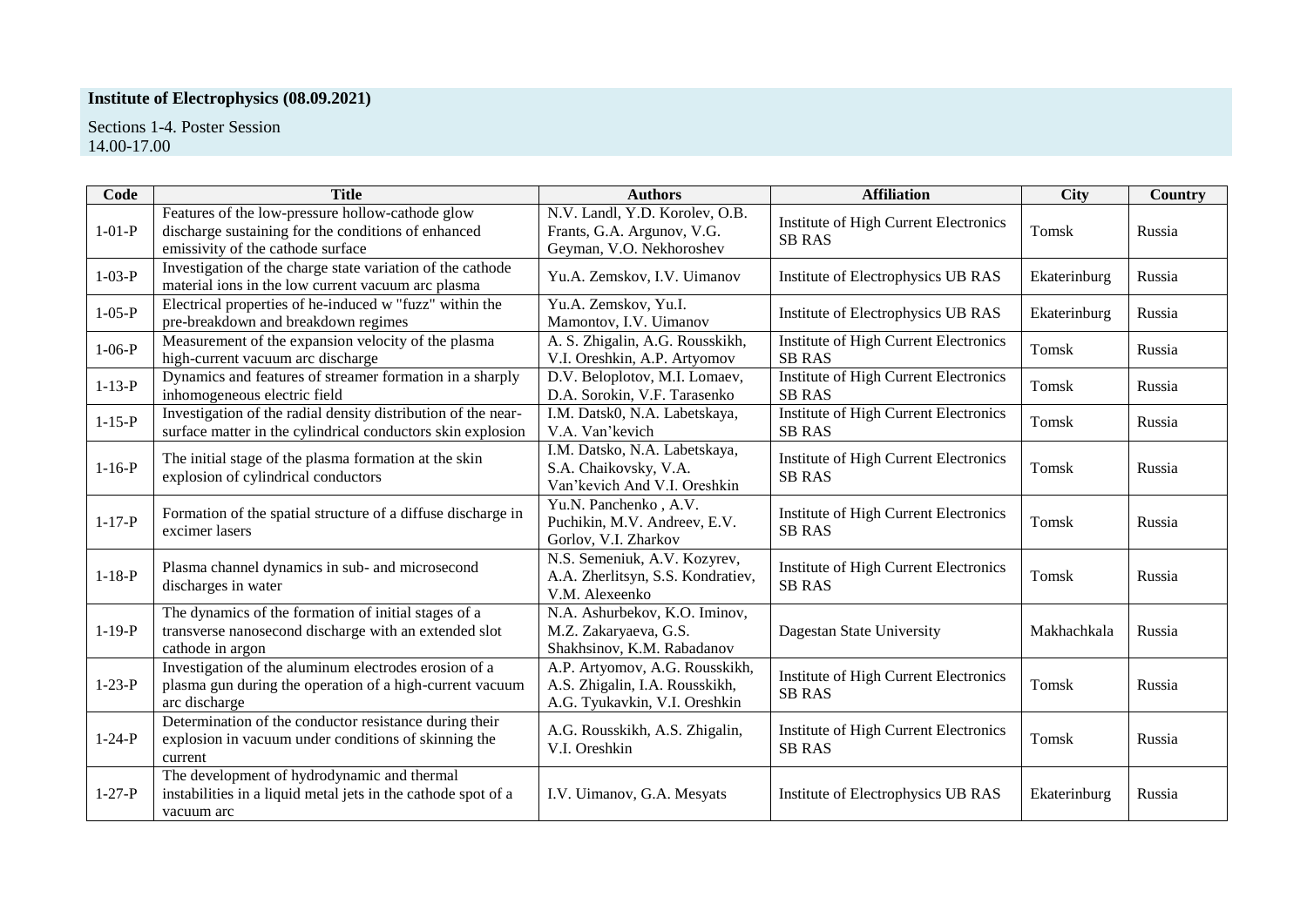| $1 - 28 - P$ | Surface discharge during electrical explosion of<br>conductors in strong magnetic fields                                                           | V.I. Oreshkin, S.A. Chaikovsky,<br>E.V.Oreshkin                              | Institute of High Current Electronics<br><b>SB RAS</b>              | Tomsk                | Russia |
|--------------|----------------------------------------------------------------------------------------------------------------------------------------------------|------------------------------------------------------------------------------|---------------------------------------------------------------------|----------------------|--------|
| $1 - 30 - P$ | Determination of the voltage drop on a high-current<br>vacuum arc discharge under conditions of a limited cross-<br>section of the plasma flow     | A.G. Rousskikh, A.S. Zhigalin,<br>V.I. Oreshkin, A.P. Artyomov               | Institute of High Current Electronics<br><b>SB RAS</b>              | Tomsk                | Russia |
| $1 - 31 - P$ | Comparative characteristics of a glowing anomalous, an<br>open and a hollow cathode discharges                                                     | P.A. Bokhan, E.V. Belskaya, P.P.<br>Gugin, A.A. Kvashnina, D.E.<br>Zakrevsky | <b>Institute of Semiconductor Physics</b><br><b>SB RAS</b>          | Novosibirsk          | Russia |
| $1 - 32 - P$ | Features of the electron avalanche formation process in a<br>strongly inhomogeneous electric field under high<br>overvoltages                      | Y.I. Mamontov, V.V. Lisenkov                                                 | Institute of Electrophysics UB RAS                                  | Ekaterinburg         | Russia |
| $1 - 33 - P$ | Electron emission from an expanding plasma front within<br>the forevacuum pressure range in spherical geometry                                     | Y.I. Mamontov, I.V. Uimanov                                                  | Institute of Electrophysics UB RAS                                  | Ekaterinburg         | Russia |
| $1 - 34 - P$ | Numerical investigation of a high-pressure gas medium<br>pre-ionization by runaway electrons                                                       | V.V. Lisenkov, Y.I. Mamontov                                                 | Institute of Electrophysics UB RAS                                  | Ekaterinburg         | Russia |
| $1 - 35 - P$ | Some issues of the operation of plasma opening switches                                                                                            | S.V. Loginov,                                                                | <b>Institute of High Current Electronics</b><br><b>SB RAS</b>       | Tomsk                | Russia |
| $1 - 40 - P$ | Generation of a plasma of a non-self-sustaining glow<br>discharge at low pressure inside long cavities                                             | D.Y. Ignatov, S. Kovalsky, I.<br>Lopatin                                     | <b>Institute of High Current Electronics</b><br><b>SB RAS</b>       | Tomsk                | Russia |
| $1 - 44 - P$ | "Electrical wind" in co2-laser mixtures at<br>superatmospheric pressures                                                                           | B.A. Kozlov, D.S. Makhanko                                                   | Ryazan State Radio Engineering<br>University named after V.F. Utkin | Ryazan               | Russia |
| $1 - 45 - P$ | Formation of volume discharges in dense gases at pulse<br>repetition rates up to 10 khz                                                            | B.A. Kozlov,                                                                 | Ryazan State Radio Engineering<br>University named after V.F. Utkin | Ryazan               | Russia |
| $1 - 47 - P$ | Arc discharges operation in "elion" mode                                                                                                           | I.V. Lopatin, Yu.H. Akhmadeev,<br>S.V. Kovalsky, D.Yu. Ignatov               | <b>Institute of High Current Electronics</b><br><b>SB RAS</b>       | Tomsk                | Russia |
| $1-48-P$     | Trapped runaway mode of electrons acceleration and<br>ionization processes in pulsed discharge                                                     | M.M. Tsventoukh,                                                             | Lebedev Physical Institute of Russian<br>Academy of Sciences        | Moscow               | Russia |
| $1 - 50 - P$ | Modeling dc discharges: from townsend to arc mode in<br>atomic and molecular gases                                                                 | A.I. Saifutdinov, B.A. Timerkaev,<br>A.R. Sorokina, A.A. Saifutdinova        | <b>Kazan National Research Technical</b><br>University              | Kazan                | Russia |
| $1 - 52 - P$ | Numerical studies of the dynamics of a surface barrier<br>discharge in molecular gases and gas heating in the region<br>of the discharge formation | A.I. Saifutdinov, A.A.<br>Saifutdinova, B.A. Timerkaev                       | Kazan National Research Technical<br>University                     | Kazan                | Russia |
| $1 - 53 - P$ | On hybrid type of cathode attachment in high current<br>vacuum arcs                                                                                | D.L. Shmelev, S.A Chaikovsky,<br>I.V. Uimanov                                | Institute of Electrophysics UB RAS                                  | Ekaterinburg         | Russia |
| $1 - 54 - P$ | 2d kinetic simulation of cathode spot plasma expansion                                                                                             | D.L. Shmelev, S.A. Barengolts,<br>M.M. Tsventoukh, I.V. Uimanov              | Institute of Electrophysics UB RAS                                  | Ekaterinburg         | Russia |
| $1 - 55 - P$ | Mechanism of additional self-focusing of an electron beam<br>generated during a high-voltage nanosecond discharge in a<br>gas-filled diode         | D.A. Sorokin, M.I. Lomaev, A.V.<br>Dyatlov, V.F. Tarasenko                   | <b>Institute of High Current Electronics</b><br><b>SB RAS</b>       | Tomsk                | Russia |
| $1 - 56 - P$ | Splitting of the ionization wave during the development of<br>gas breakdown in a multichannel discharge system                                     | A.I. Shishpanov, P.S. Bazhin,<br>A.V. Meschanov                              | Saint Petersburg State University                                   | Saint-<br>Petersburg | Russia |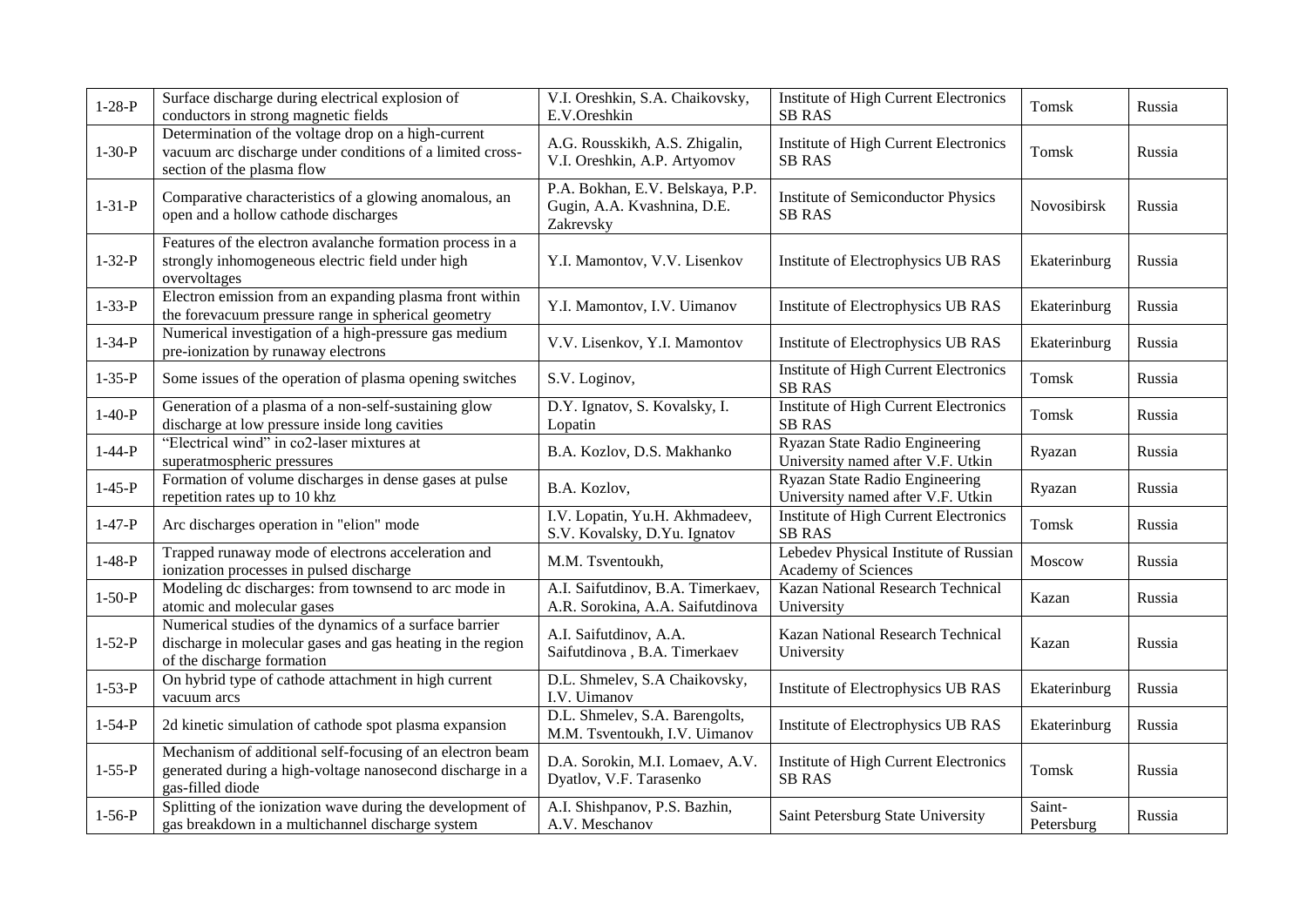| $1 - 57 - P$ | Hole size effect on microhollow cathode discharge in air                                                                                                                      | K.I. Romanov, S.I. Moshkunov,<br>S.V. Nebogatkin, E.A.<br>Shershunova                        | Institute for Electrophysics and<br><b>Electric Power RAS</b>         | <b>Moscow</b> | Russia     |
|--------------|-------------------------------------------------------------------------------------------------------------------------------------------------------------------------------|----------------------------------------------------------------------------------------------|-----------------------------------------------------------------------|---------------|------------|
| $1 - 58 - P$ | Formation of plasma jets by a high-current discharge in<br>metal vapor                                                                                                        | V.A. Kokshenev, N.E. Kurmaev                                                                 | Institute of High Current Electronics<br><b>SB RAS</b>                | Tomsk         | Russia     |
| $1-59-P$     | Dense plasma formation on the surface of a stainless steel<br>conductor in ultrahigh magnetic fields                                                                          | V.A. Kokshenev, N.E. Kurmaev                                                                 | Institute of High Current Electronics<br><b>SB RAS</b>                | Tomsk         | Russia     |
| $1 - 60 - P$ | Mechanisms for increasing the diffuse channels density in<br>pump discharges of excimer lasers                                                                                | S.A. Yampolskaya, A.G.<br>Yastremskii                                                        | <b>Institute of High Current Electronics</b><br><b>SB RAS</b>         | Tomsk         | Russia     |
| $1 - 61 - P$ | Runaway of electrons and initiation of explosive electron<br>emission during pulse breakdown of dense gases                                                                   | N.M. Zubarev, G.A. Mesyats                                                                   | Institute of Electrophysics UB RAS                                    | Ekaterinburg  | Russia     |
| $1 - 62 - P$ | Experimental installation for studying cathode plasma<br>processes in vacuum gap of pulsed electron accelerator<br>with gas or liquide injection                              | I.S. Egorov, A.V. Klimkin, A.V.<br>Poloskov, M.A. Serebrennikov,<br>M.V.Trigub               | Tomsk polytechnic university                                          | Tomsk         | Russia     |
| $1 - 65 - P$ | Current and voltage in planar diode with a moving<br>conducting channel                                                                                                       | V.A. Shklyaev,<br>S.Ya.Belomyttsev, A.A. Grishkov                                            | Institute of High Current Electronics<br><b>SB RAS</b>                | Tomsk         | Russia     |
| $1-68-P$     | Study of radiative characteristics of a completed partial<br>discharge                                                                                                        | V.O. Bezrukov, E.A. Yakovlev,<br>V.V. Yugay, L.A. Zinovyev, A.R.<br>Kashlev                  | Karaganda Technical University                                        | Karaganda     | Kazakhstan |
| $1 - 72 - P$ | Generation of plasma in low-pressure discharge                                                                                                                                | S.P. Nikulin,                                                                                | Institute of Electrophysics UB RAS                                    | Ekaterinburg  | Russia     |
| $1 - 73 - P$ | Effect of bremsstrahlung on the characteristic growth<br>length of an avalanche of runaway electrons                                                                          | E.V. Oreshkin,                                                                               | P.N. Lebedev Physical Institute of<br>the Russian Academy of Sciences | <b>Moscow</b> | Russia     |
| $2-01-P$     | Multi-cycle modification of 40cr steel by irradiating the<br>"film $(Si (0.2 \mu m) + Nb (0.2 \mu m))$ / substrate(40cr<br>steel)"system by an intensive pulsed electron beam | N.N. Koval, Yu.F. Ivanov, V.V.<br>Shugurov, A.D. Teresov, E.A.<br>Petrikova                  | <b>Institute of High Current Electronics</b><br><b>SB RAS</b>         | Tomsk         | Russia     |
| $2 - 02 - P$ | Charge and elemental composition of plasma generated by<br>sputtering of powder target from amorphous boron                                                                   | Yu.F. Ivanov, V.V. Shugurov,<br>O.V. Krysina, V.E. Prokopiev                                 | <b>Institute of High Current Electronics</b><br><b>SB RAS</b>         | Tomsk         | Russia     |
| $2-03-P$     | Structure and properties of high-chromium steel irradiated<br>with a pulsed electron beam and nitrided in a low-pressure<br>gas discharge plasma                              | Yu.F. Ivanov, E.A. Petrikova,<br>A.D. Teresov, S.V. Lykov, M.E.<br>Rygina                    | <b>Institute of High Current Electronics</b><br><b>SB RAS</b>         | Tomsk         | Russia     |
| $2 - 04 - P$ | Numerical estimation of the sputtering coefficient of<br>copper anode of a planar magnetron by a beam of<br>accelerated argon ions with energy of 1-10 kev                    | D.B-D. Tsyrenov, A.P. Semenov,<br>I.A. Semenova, E.O. Nikolaev                               | <b>Institute of Physical Materials</b><br><b>Science SB RAS</b>       | Ulan-Ude      | Russia     |
| $2-06-P$     | Features of the discharge and deposition of the crnx<br>coatings when using magnetron with a hot target                                                                       | G.A. Bleykher, V.A. Grudinin,<br>D.V. Sidelev, V.P. Krivobokov                               | Tomsk Polytechnic University                                          | Tomsk         | Russia     |
| $2-10-P$     | Deposition of tisicn coatings by decomposition of<br>hexamethyldisilazane and anodic evaporation of titanium<br>in a low-pressure arc discharge                               | A.I. Men'shakov, Yu.A.<br>Bryuhanova, Yu.S. Surkov, A.V.<br>Chukin                           | Institute of Electrophysics UB RAS                                    | Ekaterinburg  | Russia     |
| $2 - 12 - P$ | Effect of 3d ions implantation on electronic structure of<br>v2o5 based cathode for lithium-ion batteries                                                                     | I.S. Zhidkov, A.I. Kukharenko,<br>D.A. Erzunov, S.O. Cholakh,<br>N.V. Gavrilov, E.Z. Kurmaev | Ural Federal University                                               | Ekaterinburg  | Russia     |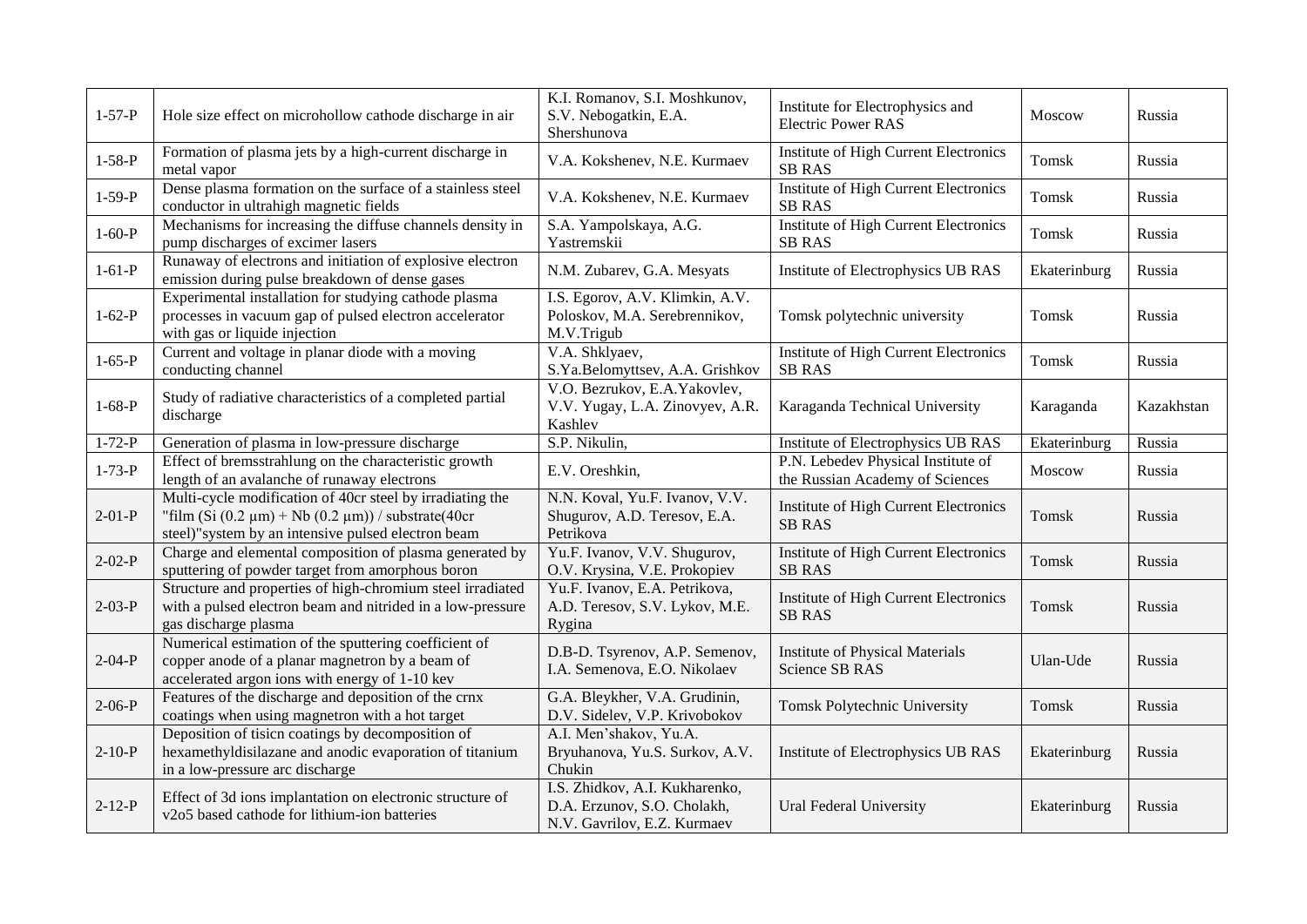| $2 - 13 - P$ | Method of a structural steels complex treatment combining<br>electron-ion-plasma alitizing and nitriding in a single<br>vacuum cycle                                           | Yu.H. Akhmadeev, I.V. Lopatin,<br>Yu.F. Ivanov, O.V. Krysina, E.A.<br>Petrikova, M.E. Rygina                                   | Institute of High Current Electronics<br><b>SB RAS</b>                                          | Tomsk         | Russia         |
|--------------|--------------------------------------------------------------------------------------------------------------------------------------------------------------------------------|--------------------------------------------------------------------------------------------------------------------------------|-------------------------------------------------------------------------------------------------|---------------|----------------|
| $2 - 17 - P$ | The effect of o2 dissociation degree on the rate of anodic<br>evaporation of al in low-pressure arc                                                                            | S.V. Krivoshapko, N.V. Gavrilov,<br>A.S. Kamenetskikh, P.V.<br>Tretnikov, A.V. Chukin                                          | Institute of Electrophysics UB RAS                                                              | Ekaterinburg  | Russia         |
| $2-19-P$     | Influence of electron-beam heating modes on the structure<br>of composite zro2-al2o3 ceramics                                                                                  | A.S. Klimov, I.Yu. Bakeev, A.A.<br>Zenin                                                                                       | Tomsk State University of Control<br><b>Systems and Radioelectronics</b>                        | Tomsk         | Russia         |
| $2 - 20 - P$ | Electron beam sintering of mn-zn ferrites using a<br>forevacuum plasma electron source                                                                                         | A.S. Klimov, I.Yu. Bakeev, A.A.<br>Zenin                                                                                       | <b>Tomsk State University of Control</b><br><b>Systems and Radioelectronics</b>                 | Tomsk         | Russia         |
| $2 - 22 - P$ | Features of boriding die steel d5 by electron beams                                                                                                                            | A.S. Milonov, D.E. Dasheev,<br>N.N. Smirnyagina, A.E. Lapina                                                                   | <b>Institute of Physical Materials</b><br>Science SB RAS                                        | Ulan-Ude      | Russia         |
| $2 - 27 - P$ | Effect of ion nitriding by glow discharge on the<br>physicomechanical properties of the plastically deformed<br>tool steel r6m5                                                | R.K. Vafin, A.V. Asylbaev, D.V.<br>Mamontov, I.D. Sklizkov, G.I.<br>Raab, E.F. Khairetdinov, R.S.<br>Esipov                    | Institute of Aviation Technologies<br>and Materials                                             | Ufa           | Russia         |
| $2 - 29 - P$ | Advantages of using of plasma of pulse-periodic low-<br>pressure discharges for surface treatment                                                                              | V.V. Denisov, Yu.A. Denisova,<br>S.S. Kovalsky, A.A. Leonov, E.V.<br>Ostroverkhov, V.N. Tishchenko,<br>V.V. Yakovlev           | Institute of High Current Electronics<br><b>SB RAS</b>                                          | Tomsk         | Russia         |
| $2 - 30 - P$ | Investigation of tungsten surface carbidization under<br>plasma irradiation                                                                                                    | A. Zh. Miniyazov, T.R.<br>Tulenbergenov, I.A. Sokolov,<br>G.K. Zhanbolatova, O.S. Bukina,<br>Ye.A. Kozhahmetov, M.K.<br>Skakov | Branch "Institute of Atomic Energy"<br>National Nuclear Center of the<br>Republic of Kazakhstan | Kurchatov     | Kazakhstan     |
| $2 - 32 - P$ | Formation of catalytic and corrosion protective layers with<br>use of ion beam assisted deposition of metals from vacuum<br>arc discharge plasma                               | V.V. Poplavsky,                                                                                                                | <b>Belarusian State Technological</b><br>University                                             | Minsk         | <b>Belarus</b> |
| $2 - 34 - P$ | Effect of temperature on the formation of tungsten carbide<br>in a beam-plasma discharge                                                                                       | G.K. Zhanbolatova, V.V.<br>Baklanov, M.K. Skakov, O.S.<br>Bukina, Ye.A. Kozhahmetov,<br>N.A. Orazgaliev                        | Branch "Institute of Atomic Energy"<br>National Nuclear Center of the<br>Republic of Kazakhstan | Kurchatov     | Kazakhstan     |
| $2 - 36 - P$ | Comparative study on high-voltage nanosecond pulses and<br>dielectric barrier discharge effects on surface morphology<br>and physico-chemical properties of natural pyrrhotite | I.Zh. Bunin, I.A. Khabarova                                                                                                    | The N.V. Melnikov Institute of<br>Comprehensive Exploitation of<br><b>Mineral Resources RAS</b> | <b>Moscow</b> | Russia         |
| $2 - 39 - P$ | Surface engineering of titanium: influence of icp etching<br>and calcium-phosphate-based coating deposition                                                                    | M.M. Kharkov, A.V. Kaziev, G.I.<br>Rykunov, M.S. Kukushkina, K.A.<br>Prosolov, M.A. Khimich, Yu.P.<br>Sharkeev                 | <b>National Research Nuclear</b><br>University MEPhI                                            | Moscow        | Russia         |
| $2 - 42 - P$ | Field electron emission from nanostructured tungsten<br>surface                                                                                                                | P.S. Mikhailov, I.L. Muzyukin                                                                                                  | Institute of Electrophysics UB RAS                                                              | Ekaterinburg  | Russia         |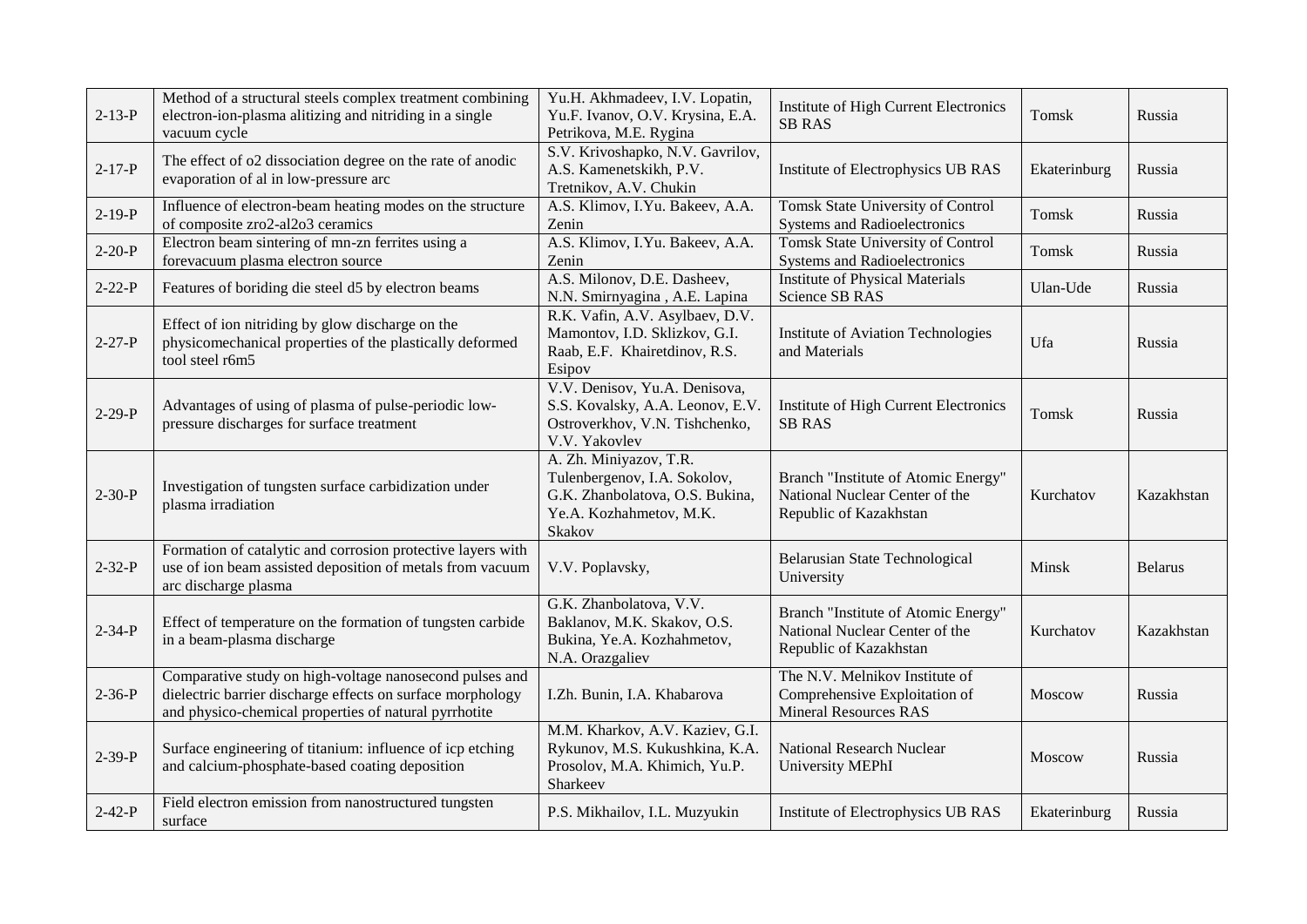| $2 - 43 - P$ | Effect of ion irradiation on the structural state and<br>mechanical properties of naturally-aged hot-pressed d16<br>(al-cu-mg) alloy profiles                        | N.V. Gushchina, V.V.<br>Ovchinnikov, L.I. Kaigorodova,<br>D.Y. Rasposienko, D.I.<br>Vichuzhanin                  | Institute of Electrophysics UB RAS                                                            | Ekaterinburg  | Russia     |
|--------------|----------------------------------------------------------------------------------------------------------------------------------------------------------------------|------------------------------------------------------------------------------------------------------------------|-----------------------------------------------------------------------------------------------|---------------|------------|
| $2 - 44 - P$ | Possibility of annealing of a deformed ni-13.9 wt. % w<br>alloy with a beam of accelerated argon ions                                                                | N.V. Gushchina, V.V.<br>Ovchinnikov, V.I. Bobrovskii,<br>V.I. Voronin                                            | Institute of Electrophysics UB RAS                                                            | Ekaterinburg  | Russia     |
| $2 - 45 - P$ | Ion current optimization in a magnetron with tunable<br>magnetic field                                                                                               | A.V. Kaziev, D.G. Ageychenkov,<br>A.V. Tumarkin, D.V. Kolodko,<br>N.S. Sergeev, M.M. Kharkov                     | <b>National Research Nuclear</b><br><b>University MEPhI</b>                                   | Moscow        | Russia     |
| $2 - 47 - P$ | Investigation of the structure of craters on the surface of<br>steel 12x18h10t after its treatment with a high pulsepower<br>beam of carbon ions                     | A. E. Ligachev, M. V. Zhidkov,<br>G. V. Potemkin, G. E. Remnev                                                   | Prokhorov General Physics Institute                                                           | Moscow        | Russia     |
| $2-49-P$     | Modification of stainless steel based on synergistic of low-<br>energy high-intensity ion implantation and high-current<br>electron beam impact on the surface layer | O.S. Korneva, A.I. Ryabchikov,<br>O.S. Korneva, D.O. Sivin, A.I.<br>Ivanova, I.V. Lopatin, I.A.<br><b>Bozhko</b> | <b>National Research Tomsk</b><br>Polytechnic University                                      | Tomsk         | Russia     |
| $2 - 51 - P$ | Influence of ion nitriding on the properties of duplex<br>surface treatment of high-speed steel                                                                      | R.Sh. Nagimov, E.L. Vardanyan,<br>A.A. Nikolaev, A.V. Oleinik,<br>A.Yu. Nazarov                                  | <b>Ufa State Aviation Technical</b><br>University                                             | Ufa           | Russia     |
| $2 - 52 - P$ | Formation of wear-resistance near surface layers in al-si<br>alloys with an electron-beam treatment                                                                  | E.A. Petrikova, Yu.F. Ivanov,<br>N.A.Prokopenko, A.D. Teresov                                                    | Institute of High Current Electronics<br><b>SB RAS</b>                                        | Tomsk         | Russia     |
| $2 - 55 - P$ | Formation of a silicon-niobium-based surface alloy using<br>electron-ion-plasma surface engineering                                                                  | V.V. Shugurov, N.N. Koval,<br>Yu.F. Ivanov, A.D. Teresov, E.A.<br>Petrikova                                      | Institute of High Current Electronics<br><b>SB RAS</b>                                        | Tomsk         | Russia     |
| $2 - 56 - P$ | Deposition of boron films by discharge system with hot<br>anode from boron powder                                                                                    | V.V. Shugurov, Yu.F. Ivanov                                                                                      | Institute of High Current Electronics<br><b>SB RAS</b>                                        | Tomsk         | Russia     |
| $2 - 57 - P$ | Modification and optical degradation of thin multilayers<br>under vuv/vu radiation from compressed plasma flows                                                      | A.S. Skriabin, V.D. Telekh, A.V.<br>Pavlov, D.A. Chesnokov, V.G.<br>Zhupanov, P.A. Novikov                       | <b>Bauman Moscow State Technical</b><br>University                                            | <b>Moscow</b> | Russia     |
| $2 - 59 - P$ | Interaction of plasma with beryllium                                                                                                                                 | I.A. Sokolov, M.K. Skakov, A.Z.<br>Miniyazov, T.R. Tulenbergenov,<br>G.K. Zhanbolatova                           | Institute of Atomic Energy of the<br>National Nuclear Center of the<br>Republic of Kazakhstan | Kurchatov     | Kazakhstan |
| $2 - 60 - P$ | Hysteresis of the magnetron deposition process with<br>aluminum and zinc targets in a reactive mixture of gases                                                      | D.G. Ageychenkov, A.V. Kaziev,<br>D.V. Kolodko, N.S. Sergeev, A.S.<br>Isakova, A.V. Tumarkin                     | <b>National Research Nuclear</b><br>University MEPhI                                          | Moscow        | Russia     |
| $2 - 62 - P$ | Electron-beam deposition of thermoconducting ceramic<br>coatings for microelectronic devices                                                                         | Yu.G. Yushkov, E.M. Oks, A.V.<br>Tyunkov, D.B. Zolotukhin                                                        | Tomsk State University of Control<br><b>Systems and Radioelectronics</b>                      | Tomsk         | Russia     |
| $2 - 63 - P$ | Evaluation of effective magnetization of thin magneto-<br>dielectric films deposited from beam plasma in medium<br>vacuum                                            | A.V. Tyunkov, Yu.G. Yushkov,<br>D.B. Zolotukhin                                                                  | Tomsk State University of Control<br><b>Systems and Radioelectronics</b>                      | Tomsk         | Russia     |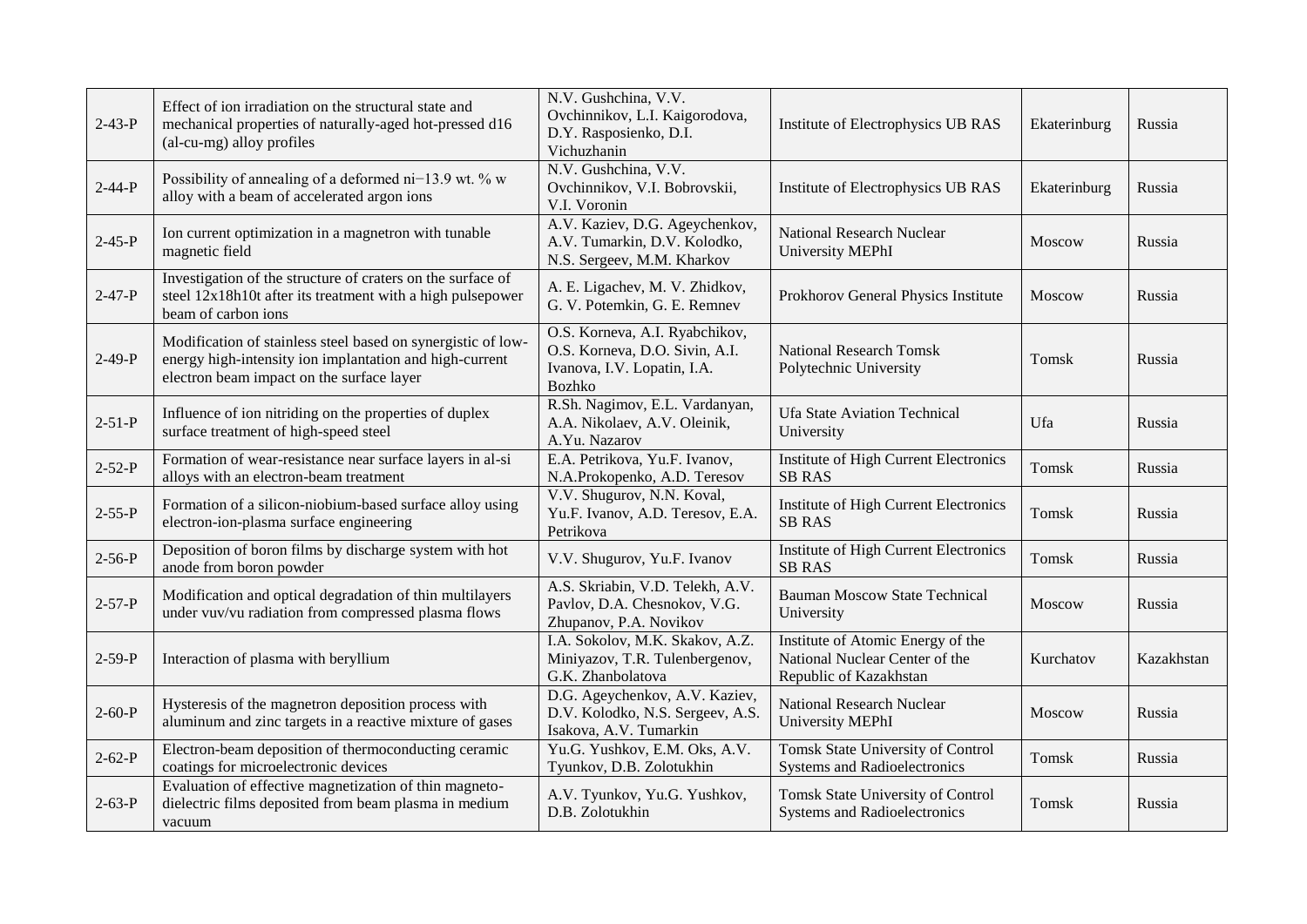| $2 - 64 - P$ | Two-stage pvd method for protective coatings formation                                                                                                                                                                                    | Yu.G. Yushkov, V.A.<br>Burdovitsin, A.V. Tyunkov, D.B.<br>Zolotukhin                                          | Tomsk State University of Control<br><b>Systems and Radioelectronics</b> | Tomsk        | Russia     |
|--------------|-------------------------------------------------------------------------------------------------------------------------------------------------------------------------------------------------------------------------------------------|---------------------------------------------------------------------------------------------------------------|--------------------------------------------------------------------------|--------------|------------|
| $2 - 65 - P$ | Plasma nitriding in complex post-processing of stainless<br>steel parts obtained by additive laser technology                                                                                                                             | V.A. Sirosh, A.V. Makarov,<br>V.P. Kuznetsov, P.A. Skorynina,<br>A.B. Vladimirov, N.V. Lezhnin                | M.N. Mikheev Institute of Metal<br>Physics UB RAS                        | Ekaterinburg | Russia     |
| $2 - 68 - P$ | Formation of alloyed layers on the surface of ma-2<br>magnesium alloy by methods of combined electron-ion-<br>plasma treatment                                                                                                            | A.D. Teresov, Yu.A. Denisova,<br>V.V. Denisov, A.A. Leonov,<br>S.S. Kovalsky                                  | Institute of High Current Electronics<br><b>SB RAS</b>                   | Tomsk        | Russia     |
| $2 - 71 - P$ | Lead evaporation by vuv radiation of various spectral<br>ranges                                                                                                                                                                           | V.D. Telekh, A.V. Pavlov, Y.Y.<br>Protasov, T.S. Shchepanuk                                                   | <b>Bauman Moscow State Technical</b><br>University                       | Moscow       | Russia     |
| $2 - 72 - P$ | Gas-discharge plasma application for ion-beam treatment<br>of the holes' inner surfaces                                                                                                                                                   | O.S. Korneva, D.O. Sivin, A.I.<br>Ivanova, D.O. Vakhrushev                                                    | <b>National Research Tomsk</b><br>Polytechnic University                 | Tomsk        | Russia     |
| $2 - 73 - P$ | High-entropy zrticrnicu coating                                                                                                                                                                                                           | V.M. Yurov, V.I Goncharenko,<br>V.S. Oleshko                                                                  | NAO Karaganda University named<br>after Academician E.A. Buketov         | Karaganda    | Kazakhstan |
| $2 - 75 - P$ | Investigation of the effect of ion irradiation on the process<br>of nanocrystallization of an fe72.5cu1nb2mo1.5si14b9<br>alloy using the in situ resistivity measurement method                                                           | K.V. Shalomov, V.V.<br>Ovchinnikov                                                                            | Institute of Electrophysics UB RAS                                       | Ekaterinburg | Russia     |
| $2 - 77 - P$ | Electronic-ion-plasma modification of the structure and<br>properties of silumin                                                                                                                                                          | Yu.F. Ivanov, A.A. Klopotov,<br>A.M. Ustinov, D.V. Zaguliaev,<br>A.D. Teresov, Yu.A. Abzaev,<br>O.M. Loskutov | Siberian State Industrial University                                     | Novokuznetsk | Russia     |
| $2 - 78 - P$ | Adhesion strength of ti1-xcx - dlc multilayer<br>nanocomposite thin films coated by ion-plasma deposition<br>on martensitic stainless steel produced by selective laser<br>melting followed by plasma-nitriding and diamond<br>burnishing | N.V. Lezhnin, A.V. Makarov,<br>V.P. Kuznetsov, A.B. Vladimirov,<br>P.A. Skorynina, V.A. Sirosh                | M.N. Mikheev Institute of Metal<br>Physics UB RAS                        | Ekaterinburg | Russia     |
| $3-01-P$     | Analysis of the size and morphological composition of<br>ablated cerium dioxide nanoparticles after ultrasonic<br>dispersion and centrifugation in aquatic medium                                                                         | V.A. Mamontov, M.A.<br>Pugachevskii, A.Yu. Ryzhenkova                                                         | Southwest State University                                               | Kursk        | Russia     |
| $3-02-P$     | Investigation of effectiveness of antimicrobial treatment of<br>poultry products by electrophysical methods                                                                                                                               | R.A. Vazirov, S.Yu. Sokovnin,<br>A.S. Krivonogova, A.G. Isaeva                                                | Ural Federal University                                                  | Ekaterinburg | Russia     |
| $3-03-P$     | Preparation of cerium (iii) fluoride nanopowders by pulsed<br>electron beam evaporation in vacuum                                                                                                                                         | V.G. Ilves, S.Yu.Sokovnin, M.A.<br>Uimin                                                                      | Institute of Electrophysics UB RAS                                       | Ekaterinburg | Russia     |
| $3-04-P$     | Production of iron oxide nanopowders by radiation-<br>chemical method                                                                                                                                                                     | M.E. Balezin, S.Yu. Sokovnin,<br>M.A. Uimin                                                                   | Institute of Electrophysics UB RAS                                       | Ekaterinburg | Russia     |
| $3-05-P$     | Investigation of biological activity of bismuth nanopowder<br>oxide doped with silver                                                                                                                                                     | O.A. Svetlova, V.G. Ilves, M.V.<br>Ulitko, S.Yu. Sokovnin, T.R.<br>Sultanova                                  | Institute of Electrophysics UB RAS                                       | Ekaterinburg | Russia     |
| $3-06-P$     | Morphology highly dispersed sio2 obtained in thermal<br>plasma environment                                                                                                                                                                | R.Yu. Bakshanskiy, V.V.<br>Shekhovtsov, O.G. Volokitin,                                                       | Tomsk State University of<br>Architecture and Building                   | Tomsk        | Russia     |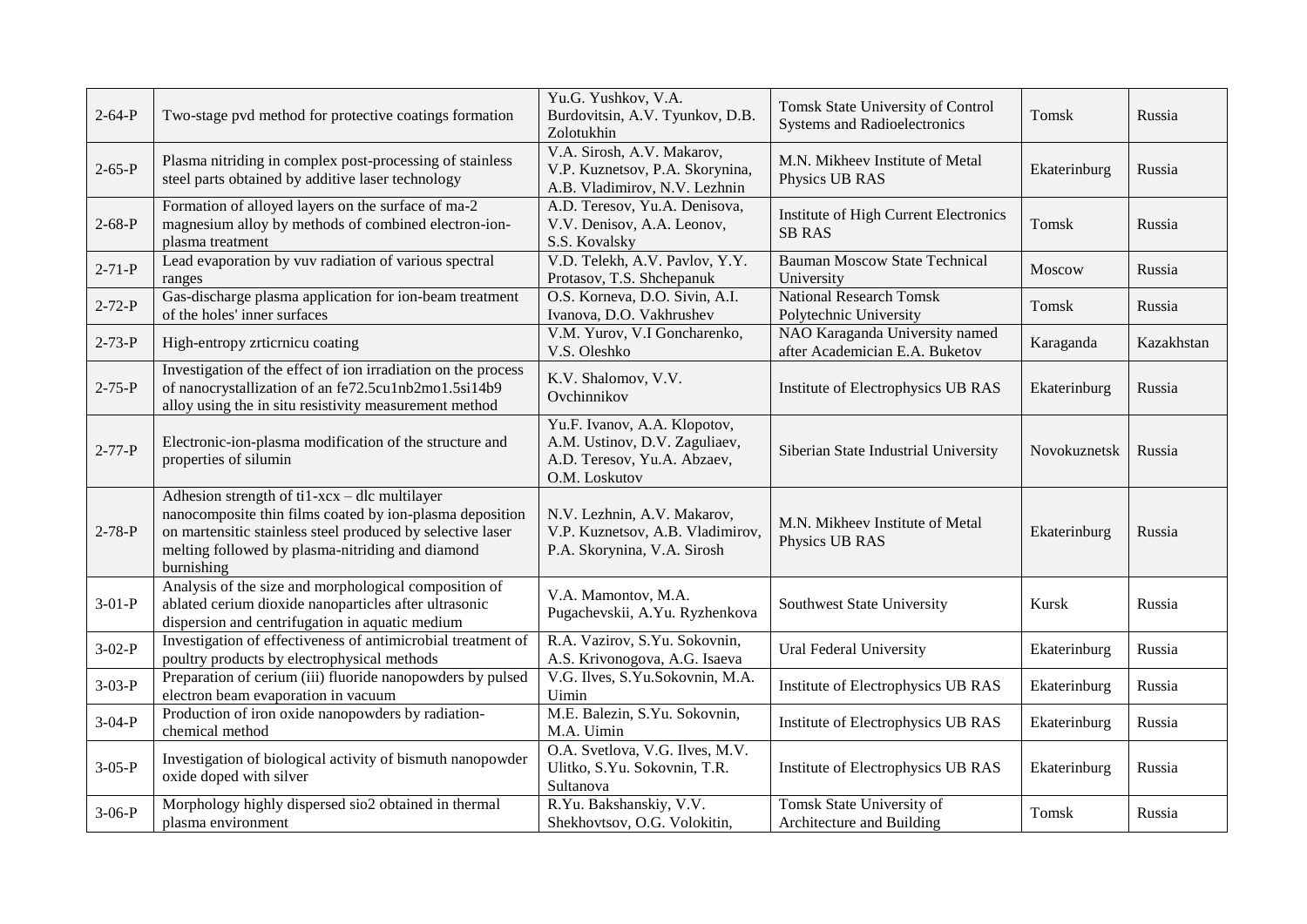|              |                                                                                                                                                                                                       | N.K. Skripnikovs                                                                                                                  |                                                                                                                                  |              |        |
|--------------|-------------------------------------------------------------------------------------------------------------------------------------------------------------------------------------------------------|-----------------------------------------------------------------------------------------------------------------------------------|----------------------------------------------------------------------------------------------------------------------------------|--------------|--------|
| $3-07-P$     | Application of a nanosecond corona discharge generator<br>for electrical separation of ores                                                                                                           | O.D. Krasniy, S.R.<br>Korzhenevskiy, A.A. Komarskiy,<br>A.V. Ponomarev, A.S. Chepusov                                             | Institute of Electrophysics UB RAS                                                                                               | Ekaterinburg | Russia |
| $3-08-P$     | Mechanical properties and composition of tisicn coatings<br>obtained by decomposition of hexamethyldisilazane and<br>anodic evaporation of titanium in a low pressure arc<br>discharge                | A.I. Men'shakov, Yu.A.<br>Bryuhanova, I.S. Zhidkov, P.A.<br>Skorynina                                                             | Institute of Electrophysics UB RAS                                                                                               | Ekaterinburg | Russia |
| $3-11-P$     | Sialon synthesized by dc arc plasma                                                                                                                                                                   | K.A. Bezukhov, V.A. Vlasov,<br>A.A. Klopotov, Yu.A. Abzaev,<br>N.N. Golobokov, G.G. Volokitin,<br>V.V. Shekhovtsov, N.A. Tsvetkov | Tomsk State University of<br>Architecture and Building                                                                           | Tomsk        | Russia |
| $3-12-P$     | Effect of pulsed soft x-ray radiation on the surface<br>topography of some metals                                                                                                                     | A.E. Ligachev, M.V. Zhidkov,<br>S.A. Sorokin, G.V. Potemkin,<br>Yu.R.Kolobov                                                      | Prokhorov General Physics Institute                                                                                              | Moscow       | Russia |
| $3-13-P$     | Study of methane steam reforming in the plasma of a<br>nanosecond surface gas discharge                                                                                                               | I.E. Filatov, D.L. Kuznetsov,<br>V.V. Uvarin                                                                                      | Institute of Electrophysics UB RAS                                                                                               | Ekaterinburg | Russia |
| $3-14-P$     | Investigation of the relative reactivity of volatile organic<br>compounds in the air plasma of a pulsed corona discharge<br>by the method of competing reactions                                      | I.E. Filatov, V.V. Uvarin, D.L.<br>Kuznetsov                                                                                      | Institute of Electrophysics UB RAS                                                                                               | Ekaterinburg | Russia |
| $3-15-P$     | Synthesis of mullite from aluminosilicate raw materials in<br>a thermal plasma flow                                                                                                                   | R.E. Gafarov, V.V. Shekhovtsov,<br>O.G. Volokitin                                                                                 | <b>Tomsk State University of</b><br>Architecture and Building                                                                    | Tomsk        | Russia |
| $3-16-P$     | Synthesis of max-phases, structure and phase composition<br>of modified layers on titanium alloy vt-1 as a result of<br>electron-beam treatment                                                       | A.E. Lapina, N.N. Smirnyagina,<br>V. M. Khaltanova                                                                                | <b>Institute of Physical Materials</b><br><b>Science SB RAS</b>                                                                  | Ulan-Ude     | Russia |
| $3-20-P$     | The study of an instabilities role of plasma in the high-<br>voltage discharge formation initiated by optical radiation<br>at high pressures in high-voltage optically triggered<br>switches          | A.I. Lipchak, S.V. Barakhvostov,<br>N.B.Volkov, E.A. Chingina, I.S.<br>Turmyshev                                                  | Institute of Electrophysics UB RAS                                                                                               | Ekaterinburg | Russia |
| $3 - 23 - P$ | Investigation of the effect of water vapor and condensed<br>phase on the energy conditions for the initiation of the<br>plasma-chemical process of flue gas purification by a<br>pulsed electron beam | G. Kholodnaya, R. Sazonov, D.<br>Ponomarev, I. Egorov, A.<br>Poloskov, M. Serebrenikov                                            | Tomsk Polytechnic University                                                                                                     | Tomsk        | Russia |
| $3 - 25 - P$ | Evaluation of the effect of pre-sowing electron irradiation<br>of barley seeds on plant development and disease<br>incidence                                                                          | N. N. Loy, N.I. Sanzharova, S.N.<br>Gulina, O.V. Suslova, T.V. Chizh,<br>M.S. Vorobyov,<br>S.Yu. Doroshkevich                     | Federal State Scientific Institution<br>«Russian Institute of Radiology and<br>agroecology»                                      | Obninsk      | Russia |
| $3-26-P$     | Investigation of hydroxyl group radicals generation at<br>interaction of a cold atmospheric plasma jet with an<br>environmen                                                                          | E.V. Milakhina, P.P. Gugin, D.E.<br>Zakrevsky                                                                                     | <b>Novosibirsk State Technical</b><br>University/Institute of<br>Semiconductor Physics A.V.<br>Rzhanov of the Siberian Branch of | Novosibirsk  | Russia |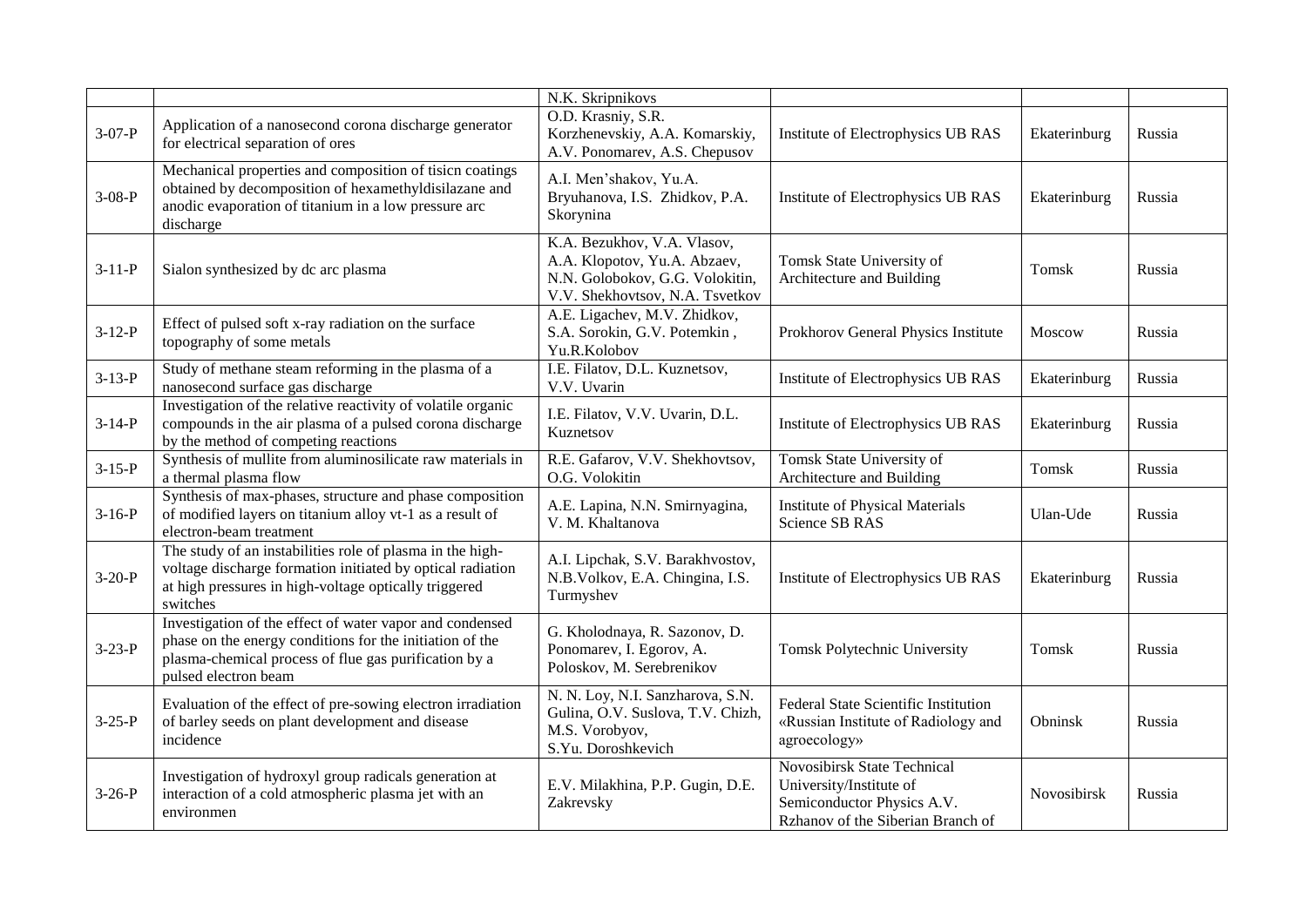|              |                                                                                                                                                                            |                                                                                                        | the RAS                                                                             |                       |            |
|--------------|----------------------------------------------------------------------------------------------------------------------------------------------------------------------------|--------------------------------------------------------------------------------------------------------|-------------------------------------------------------------------------------------|-----------------------|------------|
| $3-28-P$     | The study of radiation damage assessment on fuel clad of<br>mnsr using computational tools                                                                                 | A. Samiru, V. N. Nesterov                                                                              | Tomsk Polytechnic University                                                        | Tomsk                 | Russia     |
| $3-29-P$     | Effect of plasma on prolifiration rate of human cells                                                                                                                      | E.A. Shershunova, S.I.<br>Moshkunov, S.V. Nebogatkin,<br>O.S. Rogovaya                                 | Institute for Electrophysics and<br><b>Electric Power RAS</b>                       | Saint-<br>Petersburg  | Russia     |
| $3 - 35 - P$ | Production of nanopowders of bismuth oxide doped with<br>silver by pulsed electron beam evaporation in vacuum                                                              | V.G. Ilves, S.Yu.Sokovnin, M.A.<br>Uimin                                                               | Institute of Electrophysics UB RAS                                                  | Ekaterinburg          | Russia     |
| $3 - 36 - P$ | Influence of residual gas on the field electron emission<br>characteristics of grained structural graphite                                                                 | A.S. Chepusov, A.A. Komarskiy,<br>S.R. Korzhenevskiy                                                   | Institute of Electrophysics UB RAS                                                  | Ekaterinburg          | Russia     |
| $3-37-P$     | Photochemical conversion processes in petroleum                                                                                                                            | U.J. Yolchueva, R.A. Jafarova,<br>S.Y.Rashidova, Z.F.Hashimzade<br>Seyid, S.A.Suleymanova              | Institute of Petrochemical Processes,<br>Azerbaijan National Academy of<br>Sciences | Baku                  | Azerbaijan |
| $3 - 38 - P$ | Investigation of the role of chemically active radicals in<br>the antibacterial properties of a low-temperature plasma jet<br>at ambient pressure mixed with argon and air | N.A. Ashurbekov, Z.M. Isaeva,<br>G.S. Shakhsinov, K.M.<br>Rabadanov, A.A. Murtazaeva,<br>E.Kh. Israpov | Dagestan State University                                                           | Makhachkala           | Russia     |
| $3 - 39 - P$ | Electric arc in plasma flow of gas discharge with a liquid<br>electrolyte cathode                                                                                          | G.K. Tazmeev, A.K. Tazmeev,<br><b>B.K.</b> Tazmeev                                                     | Kazan Federal University,<br>Naberezhnye Chelny Institute                           | Naberezhnye<br>Chelny | Russia     |
| $3-40-P$     | Peculiarities of electrophoretic deposition of nanopowders<br>of various morphologies used for optical ceramics<br>fabrication                                             | E.G. Kalinina, M.G. Ivanov, D.S.<br>Rusakova                                                           | Institute of Electrophysics UB RAS                                                  | Ekaterinburg          | Russia     |
| $3-41-P$     | One of the methods of numerical optimization in chemical<br>kinetics problems                                                                                              | V.Yu. Chebakova, L.N.<br>Kashapov, N.F.Kashapov                                                        | Kazan Federal University                                                            | Kazan                 | Russia     |
| $3-42-P$     | Laser plume glow on a surface of non-rotating and fast-<br>rotating target                                                                                                 | V.A. Shitov,                                                                                           | Institute of Electrophysics UB RAS                                                  | Ekaterinburg          | Russia     |
| $3-43-P$     | Synthesis of cement clinker using plasma technology                                                                                                                        | R.Yu. Bakshanskiy, N.K.<br>Skripnikova, V.V. Shekhovtsov,<br>M.A. Semenovykh                           | Tomsk State University of<br>Architecture and Building                              | Tomsk                 | Russia     |
| $3-44-P$     | Obtaining glass-crystalline materials using arc plasma                                                                                                                     | R.Yu. Bakshanskiy, G.G.<br>Volokitin, N.K. Skripnikova,<br>V.V. Shekhovtsov, M.A.<br>Semenovykh        | Tomsk State University of<br>Architecture and Building                              | Tomsk                 | Russia     |
| $4-01-P$     | Combined electric discharge "arc + discharge with liquid<br>electrolyte cathode"                                                                                           | G.K. Tazmeev, B.A. Timerkaev,<br>K.K. Tazmeev                                                          | Kazan Federal University,<br>Naberezhnye Chelny Institute                           | Naberezhnye<br>Chelny | Russia     |
| $4 - 05 - P$ | Measurement of the electron beam energy in a source with<br>a plasma anode and the beam extraction into the<br>atmosphere through a foil window                            | E.N. Abdullin, G.F. Basov                                                                              | <b>Institute of High Current Electronics</b><br><b>SB RAS</b>                       | Tomsk                 | Russia     |
| $4 - 11 - P$ | Investigation of separate discharge processes in a high-<br>voltage nanosecond combined switch                                                                             | P.P Gugin, P.A. Bokhan, N.A.<br>Glubokov, D.E. Zakrevsky                                               | Rzhanov Institute of Semiconductor<br>Physics SB RAS                                | Novosibirsk           | Russia     |
| $4 - 15 - P$ | Effect of extinction beam-plasma discharge while the                                                                                                                       | A.A Zenin, I.Yu. Bakeev, A.S.                                                                          | <b>Tomsk State University of Control</b>                                            | Tomsk                 | Russia     |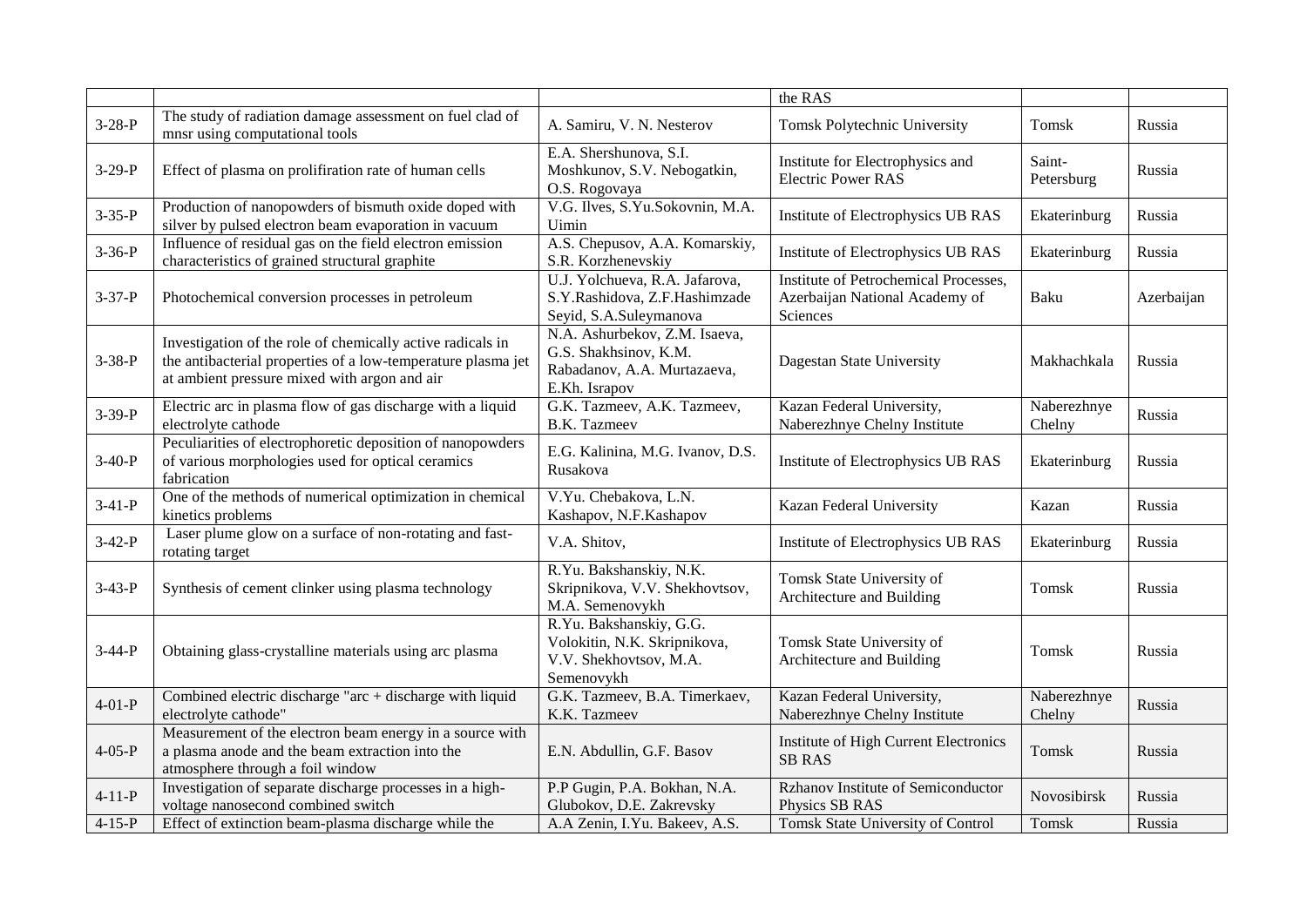|              | injection thermoelectrons during transportation of the<br>electron beam in the forevacuum pressure range                                | Klimov                                                                          | <b>Systems and Radioelectronics</b>                                                                                                         |              |        |
|--------------|-----------------------------------------------------------------------------------------------------------------------------------------|---------------------------------------------------------------------------------|---------------------------------------------------------------------------------------------------------------------------------------------|--------------|--------|
| $4 - 16 - P$ | Features of glow discharge ignition through a small hole in<br>the hollow cathode of a large volume                                     | A.S. Klimov, I.Yu. Bakeev, V.T.<br>Tran, E.M. Oks, A.A. Zenin                   | Tomsk State University of Control<br><b>Systems and Radioelectronics</b>                                                                    | Tomsk        | Russia |
| $4 - 17 - P$ | High voltage capacitor for power supply system                                                                                          | D.V.Molchanov, A.D.Lenskiy,<br>D.V.Rybka                                        | <b>Institute of High Current Electronics</b><br><b>SB RAS</b>                                                                               | Tomsk        | Russia |
| $4 - 20 - P$ | High-power radio frequency generator for plasma<br>applications                                                                         | V.E. Patrakov, D.A. Lisovsky                                                    | Institute of Electrophysics UB RAS                                                                                                          | Ekaterinburg | Russia |
| $4 - 22 - P$ | Influence of planar magnetron discharge parameters on<br>spatial distribution of ion current density and substrate<br>temperature       | M.V. Shandrikov, E.M. Oks,<br>A.V.Vizir, G.Yu.Yushkov                           | Institute of High Current Electronics<br><b>SB RAS</b>                                                                                      | Tomsk        | Russia |
| $4 - 23 - P$ | Influence of working pressure on mass-to-charge ion state<br>in a high-current pulsed planar magnetron discharge<br>plasma              | M.V. Shandrikov, E.M. Oks,<br>A.V.Vizir, G.Yu.Yushkov                           | Institute of High Current Electronics<br><b>SB RAS</b>                                                                                      | Tomsk        | Russia |
| $4 - 25 - P$ | Non-self-sustaining high-voltage discharge with hollow<br>cathode and plasma anode                                                      | V.I. Gushenets, E.M. Oks, A.S.<br>Bugaev                                        | Institute of High Current Electronics<br><b>SB RAS</b>                                                                                      | <b>Tomsk</b> | Russia |
| $4 - 26 - P$ | Influence of accelerating gap configuration on parameters<br>of a forevacuum plasma-cathode source of pulsed electron<br>beam           | A.V. Kazakov, A.V. Medovnik,<br>E.M. Oks, N.A. Panchenko                        | Tomsk State University of Control<br><b>Systems and Radioelectronics</b>                                                                    | Tomsk        | Russia |
| $4 - 27 - P$ | Influence of electron emission on operation of a<br>constricted arc discharge in a pulsed forevacuum plasma-<br>cathode electron source | A.V. Kazakov, E.M. Oks, N.A.<br>Panchenko                                       | Tomsk State University of Control<br><b>Systems and Radioelectronics</b>                                                                    | Tomsk        | Russia |
| $4 - 30 - P$ | Influence of the cathode region preionization on the<br>operating parameters of the eptron                                              | M.A. Lavrukhin, P.A. Bokhan,<br>P.P. Gugin, D.E. Zakrevsky                      | Rzhanov Institute of Semiconductor<br>Physics SB RAS                                                                                        | Novosibirsk  | Russia |
| $4 - 33 - P$ | Generation of a cold atmospheric plasma jet in a planar<br>multichannel device                                                          | E.V. Milakhina, P.P. Gugin, D.E.<br>Zakrevsky                                   | <b>Novosibirsk State Technical</b><br>University/Institute of<br>Semiconductor Physics A.V.<br>Rzhanov of the Siberian Branch of<br>the RAS | Novosibirsk  | Russia |
| $4 - 34 - P$ | Picosecond semiconductor generator for capacitive sensors<br>calibration                                                                | V.E. Patrakov, M.S. Pedos, S.N.<br>Rukin                                        | Institute of Electrophysics UB RAS                                                                                                          | Ekaterinburg | Russia |
| $4 - 35 - P$ | Spatial distribution and time evolution of a metal-<br>containing plasma of a low-current atmospheric pressure<br>discharge             | K.P. Savkin, D.A. Sorokin, G.Yu.<br>Yushkov                                     | Institute of High Current Electronics<br><b>SB RAS</b>                                                                                      | Tomsk        | Russia |
| $4 - 36 - P$ | Minicp device for investigation of the plasma-surface<br>interactions                                                                   | N.S. Sergeev, A.V. Kaziev, M.M.<br>Kharkov, Yu.M. Gasparyan,<br>A.Yu. Khomyakov | <b>National Research Nuclear</b><br>University MEPhI                                                                                        | Moscow       | Russia |
| $4 - 38 - P$ | Optimum transfer characteristics of the tesla transformer<br>on the first and second half-waves of output voltage                       | V.V. Kladukhin, S.P. Khramtsov                                                  | Institute of Electrophysics UB RAS                                                                                                          | Ekaterinburg | Russia |
| $4 - 40 - P$ | Dynamics of the target temperature change under direct<br>impact of a cold atmospheric plasma jet                                       | D.E. Zakrevsky, P.P. Gugin, E.V.<br>Milakhina                                   | <b>Institute of Semiconductor Physics</b><br><b>SB RAS</b>                                                                                  | Novosibirsk  | Russia |